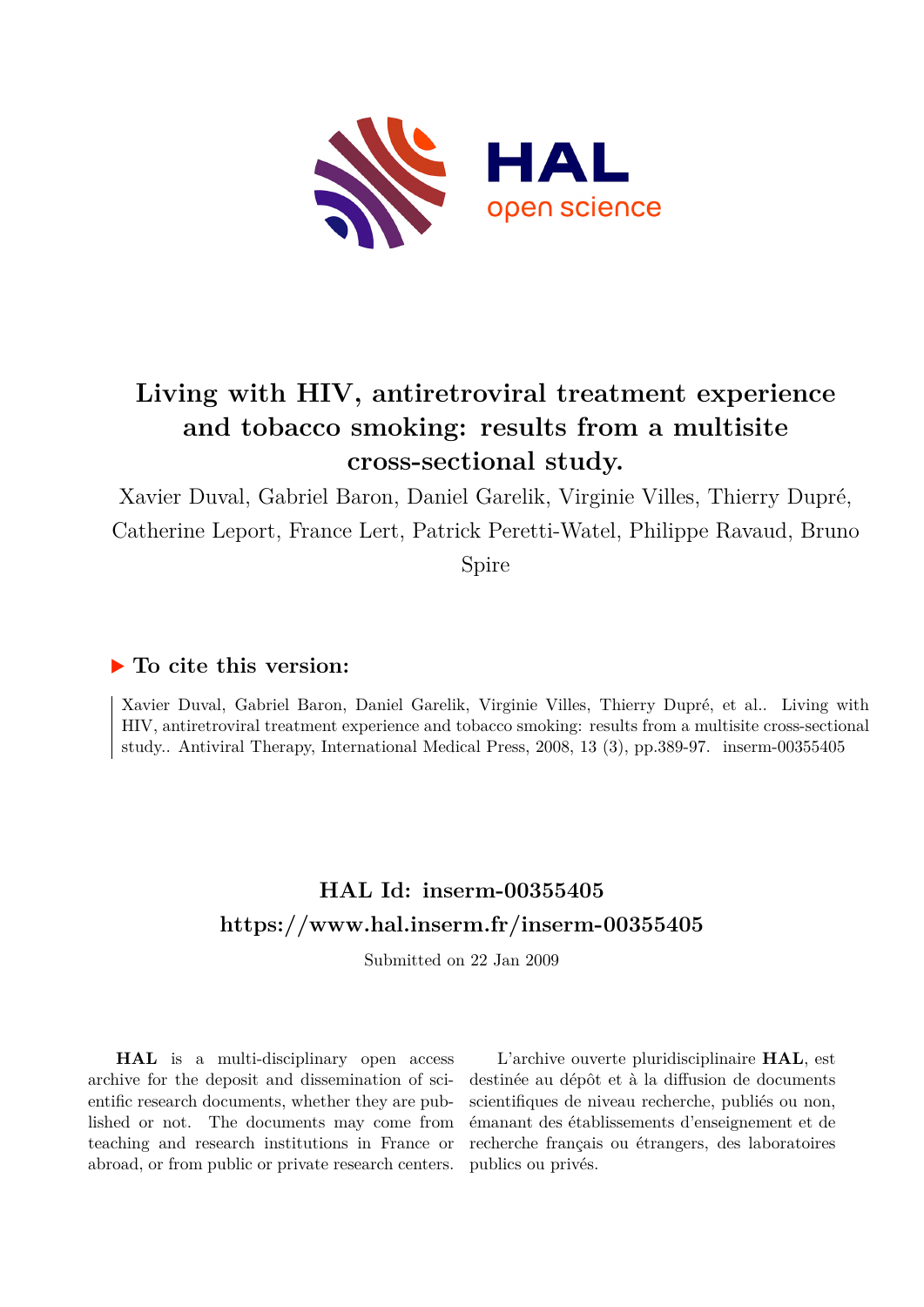# **Living With HIV, Antiretroviral Treatment Experience and Tobacco Smoking: Results From a Multi-Site Cross-Sectional Study**

<sup>a</sup> **Xavier Duval,** <sup>b</sup> **Gabriel Baron,** <sup>c</sup> **Daniel Garelik,** d **Virginie Villes,** <sup>e</sup> **Thierry Dupré,** <sup>f</sup> **Catherine Leport,** <sup>g</sup> **France Lert,** <sup>d</sup> **Patrick Perretti-Wattel,** <sup>b</sup> **Philippe Ravaud,** <sup>d</sup> **Bruno Spire, and the EVIT study group\*.** 

- <sup>a</sup> Inserm, Clinical Investigation Center 007; Inserm 738, Bichat, Paris, France.
- <sup>b</sup> AP-HP, Department of biostatistics, Bichat university hospital, Paris, France; Paris 7 university, Paris, France.
- AP-HP, Department of tobaccology, Pompidou university hospital, Paris, France.
- <sup>d</sup> Inserm 379, Marseille, France
- <sup>e</sup> AP-HP, Department of biology, Bichat university hospital, Paris, France.
- f AP-HP, Department of infectious and tropical diseases, Bichat hospital, Paris, France; Paris 7 Denis Diderot University, Paris, France.
- <sup>g</sup> Inserm 687, Saint Maurice, France
- \* see appendix

1

#### **The authors have no commercial or other associations that might pose a conflict of interest**

Total word count for the text of the manuscript: approximately 2750 words Abstract: 249 words

#### **Correspondence and reprint requests, at the following address:**

Corresponding author:

Dr Xavier Duval Centre d'Investigation Clinique , Inserm CIC 007, Hôpital universitaire Bichat Claude Bernard, 46 rue Henri Huchard, 75877 Paris, CEDEX 18, France phone: (33) 1 40 25 78 03 fax: (33) 1 40 25 88 60 e-mail: xavier.duval@bch.aphp.fr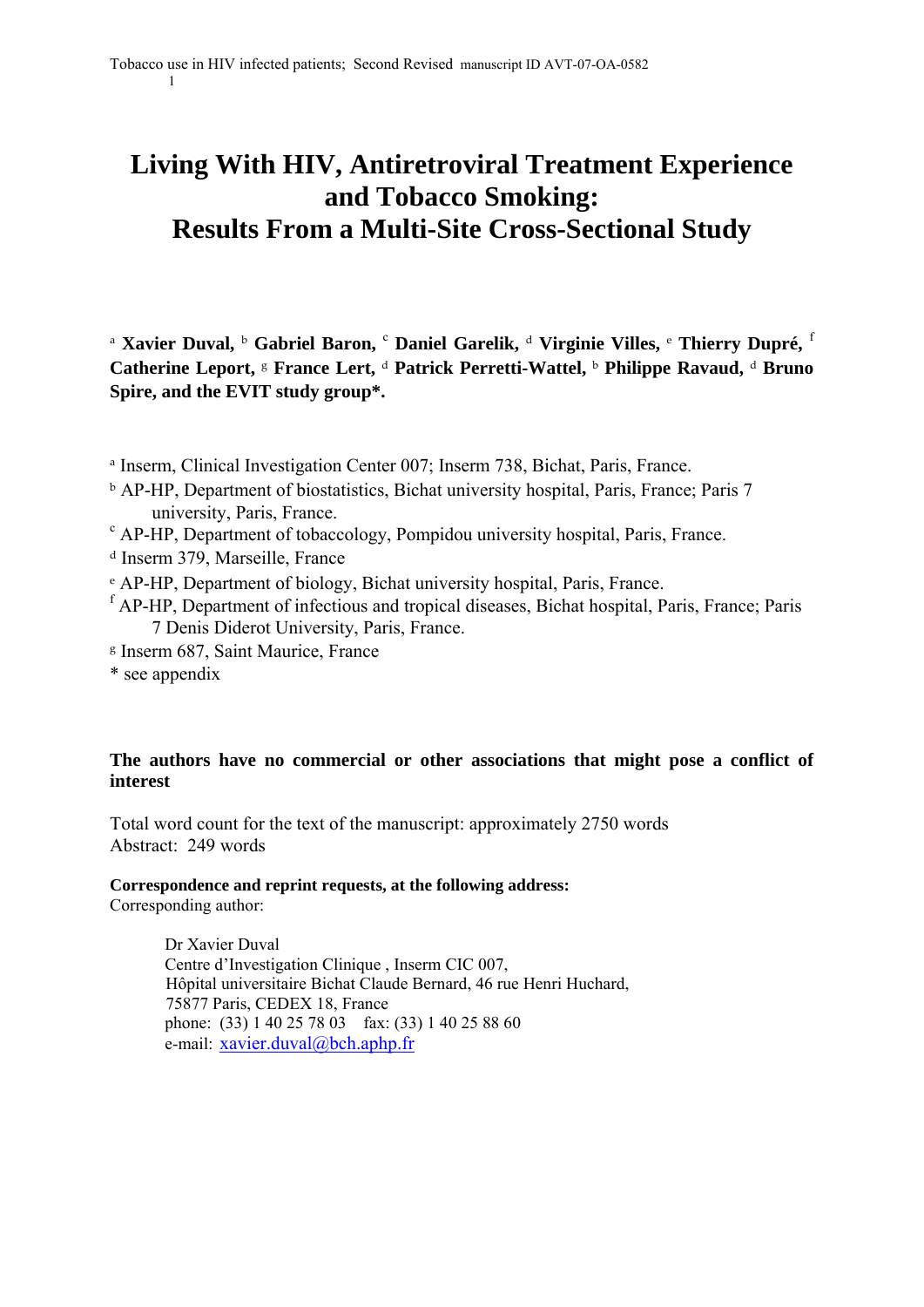#### *Abstract: 249 words*

**Objective:** To assess prevalence of, and factors associated with tobacco smoking and dependence in HIV patients.

**Design:** A one-day cross-sectional national survey.

**Methods:** 727 consecutive outpatients from a representative sample of 82 French units specialized in HIV-infected patient care were asked to complete a self-administered questionnaire, assessing smoking habits, dependence, cessation motivation, other substance abuse, socio-cultural characteristics, life with HIV and its treatment. Smoking prevalence and dependence were assessed and compared with a representative sample of the general French population; associated factors were determined.

**Results:** 593 (82%) patients completed the questionnaire, 12% were active or ex-intravenous drug users, 37% were homosexual men; 43% were active smokers (31% in the French population). Fifty-six percent of smokers were classified as moderately or highly dependent, 14% of smokers were highly motivated and free of other substance abuse and of depressive symptoms. Smoking was independently associated with male sex (OR=2.38; 95% CI: 0.99- 1.11), BMI (OR=1.08; 95% CI: 1.14-1.03), smoking environment (OR=4.75; 95% CI: 3.02- 7.49), excessive alcohol consumption (OR=2.50; 95% CI: 1.20-5.23), illicit drug use (OR=2.43; 95% CI: 1.41-4.19), HIV status disclosure to family (OR=1.81; 95% CI: 1.16- 2.85) and experience of rejection due to disclosure (OR=1.90; 95% CI: 1.14-3.17). Disclosure and drug substitutes' usage were associated with high tobacco dependence.

**Conclusions:** Tobacco smoking is frequent and associated with other substance use and HIV disclosure. The rate of smokers who would be good candidates for a standard tobacco cessation program appears very low. Tobacco reduction or cessation strategies should be adapted to this population.

**Keywords:** Tobacco, HIV, dependence, motivation, associated factors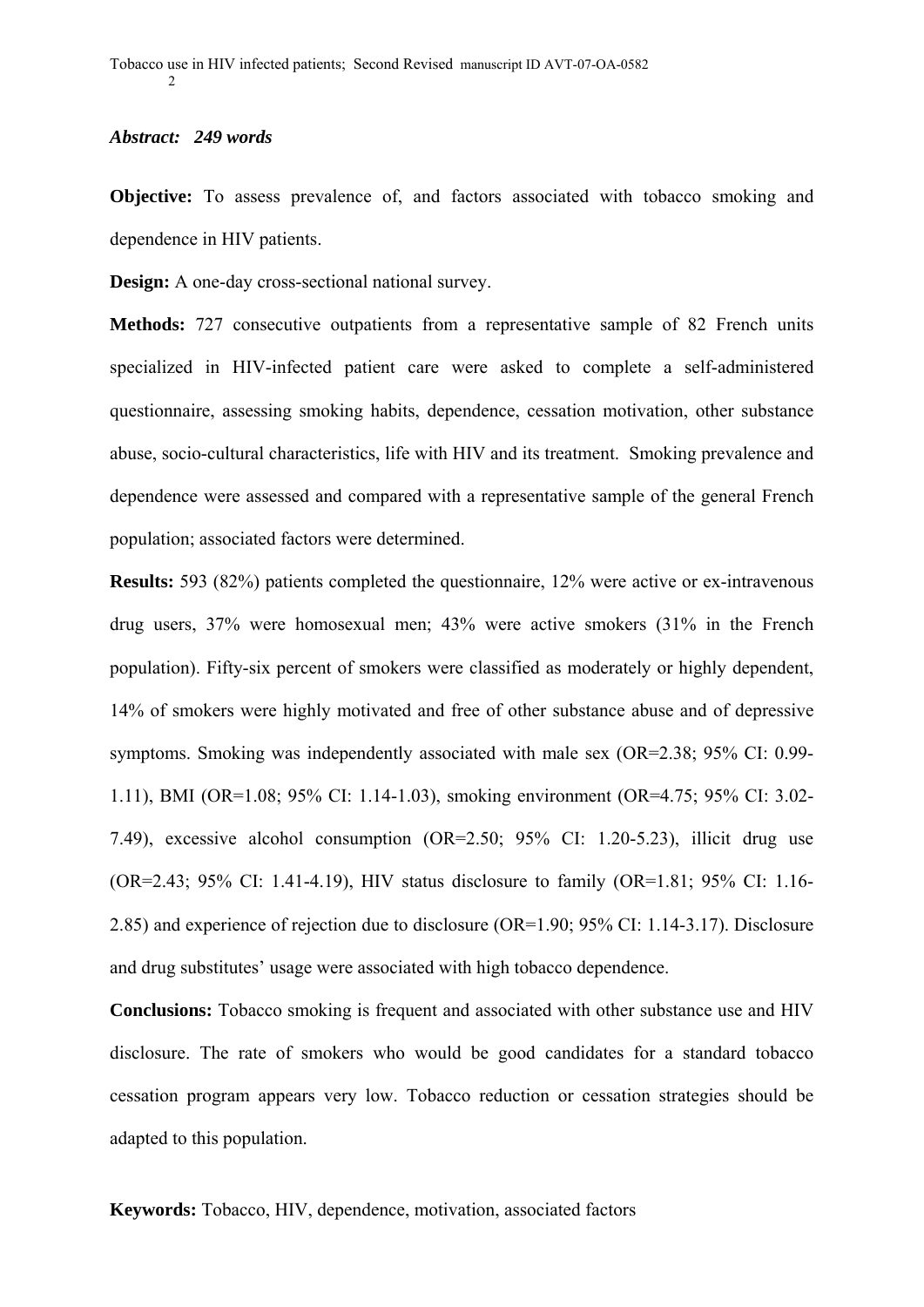## **INTRODUCTION**

Cardiovascular diseases and lung cancer are becoming competing causes of death in people living with HIV and AIDS on antiretroviral treatment [1, 2]. Recent evidence suggests that the prevalence of cigarette smoking among HIV-infected patients is elevated compared to the general population, smoking being a well-established risk factor for several diseases including pulmonary infectious diseases, lung cancer and cardiovascular diseases [2-7]. Prognosis of lung cancer is dramatically worse in the HIV-infected population as compared to the non-infected population [8, 9]. In the case of cardiovascular diseases, smoking's negative effects add to the risks already posed by increased lipid level, increased insulin resistance and diabetes which are frequent in patients receiving antiretroviral treatments [10]. Given the association between smoking and adverse health outcomes, smoking cessation programs are clearly needed in HIV-infected patients [6].

However, the reasons for higher cigarette smoking prevalence in the HIV-infected patient population are unclear. Smoking characteristics in the HIV-infected population probably differ from those in the general population due to the constraints related to a chronic life-threatening disease and its therapy, related psychological and behavioural factors and, in some patients, other substance abuse. All these aspects probably likely impact smoking prevalence, the degree of tobacco dependence, motivation to stop smoking and smoking cessation strategies success rates.

To understand the basic mechanisms that regulate smoking and cessation in smokers living with HIV, we conducted a one-day national survey on tobacco use in a large representative population of HIV-infected outpatients to examine the relationship between tobacco use characteristics, cessation plans, and patient characteristics.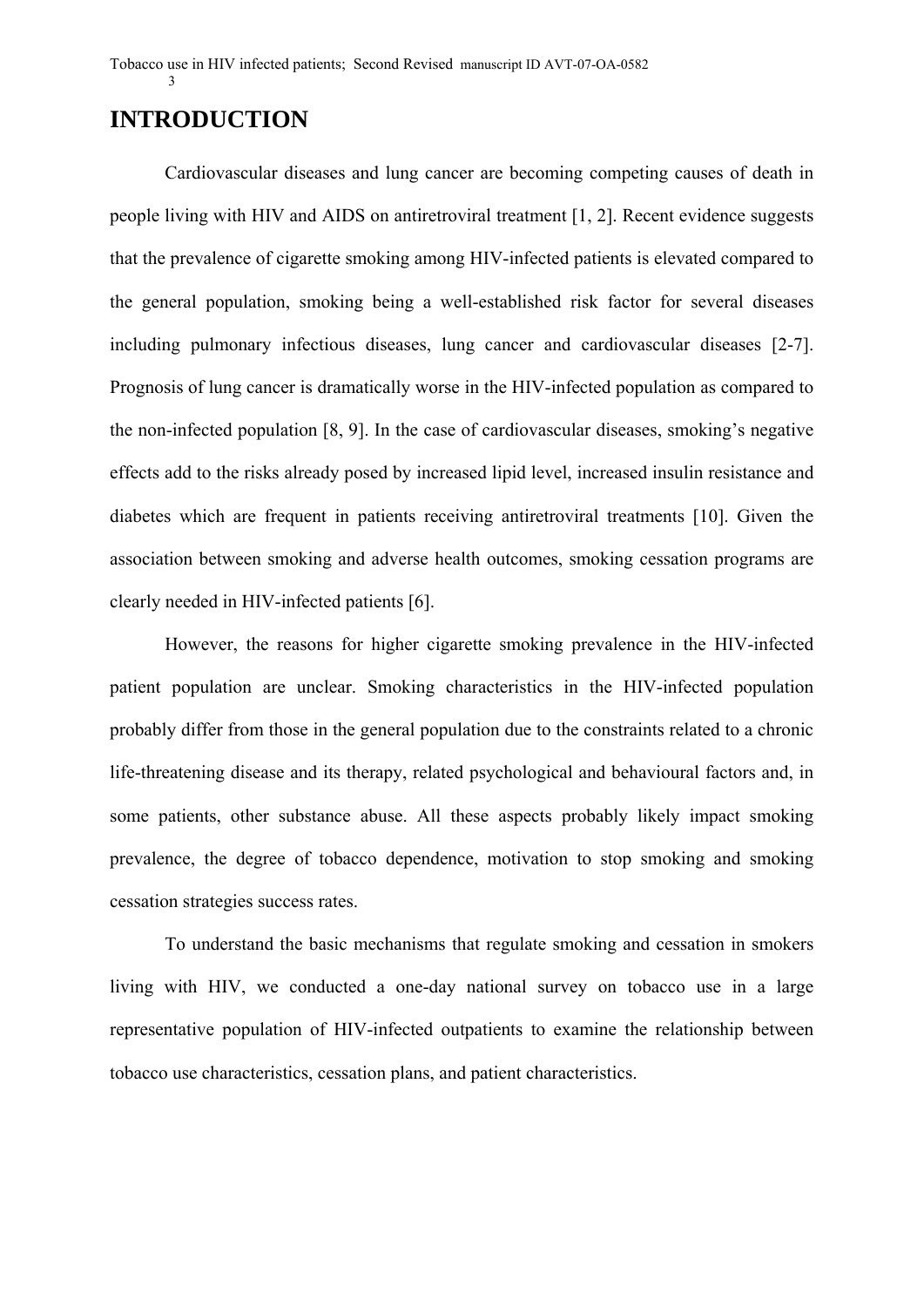### **METHODS**

4

#### **Patients and Study Design**

The survey was conducted on May  $30<sup>th</sup>$  2006 in a representative sample of French units specialized in the care of HIV-infected patients. One hundred and sixty-eight units were randomly chosen among all French units having declared at least 5 diagnosed cases of HIV each year during the 2000-2004 period (the declaration of diagnosed cases of HIV to the health ministry is mandatory in France). Among the 168 solicited units throughout France, 80 agreed to participate in the study.

All patients coming for their regular follow-up visit or for a day hospitalisation were asked to participate in this survey. Written informed consent was obtained for all patients. The local ethics committee of Paris Hôtel-Dieu approved the study.

#### **Data Collected**

We collected the following data for each patient through a practitioner (provider ??) questionnaire (whether patients agreed to respond to the self-administered questionnaire or not): sex, age, geographic origin, risk factors for HIV infection, worst stage of disease in patient as described by Center for Disease Control and Prevention, CD4 cell count and HIV-RNA level at the time of the consultation as well as the then current prescription of antiretroviral therapy. For patients who refused to participate in the study, additional questions answered by the practitioner provided the following information: smoking status, geographic origin, cardiovascular risk factors, and professional status (active worker, retired or unemployed). Patients who participated in the study filled out an anonymous selfadministered multiple-choice questionnaire, which asked for demographic data, socioeconomic status, HIV infection treatment and history, substance abuse, and symptoms of anxiety and depression. Self-reported symptoms related to antiretroviral drugs were assessed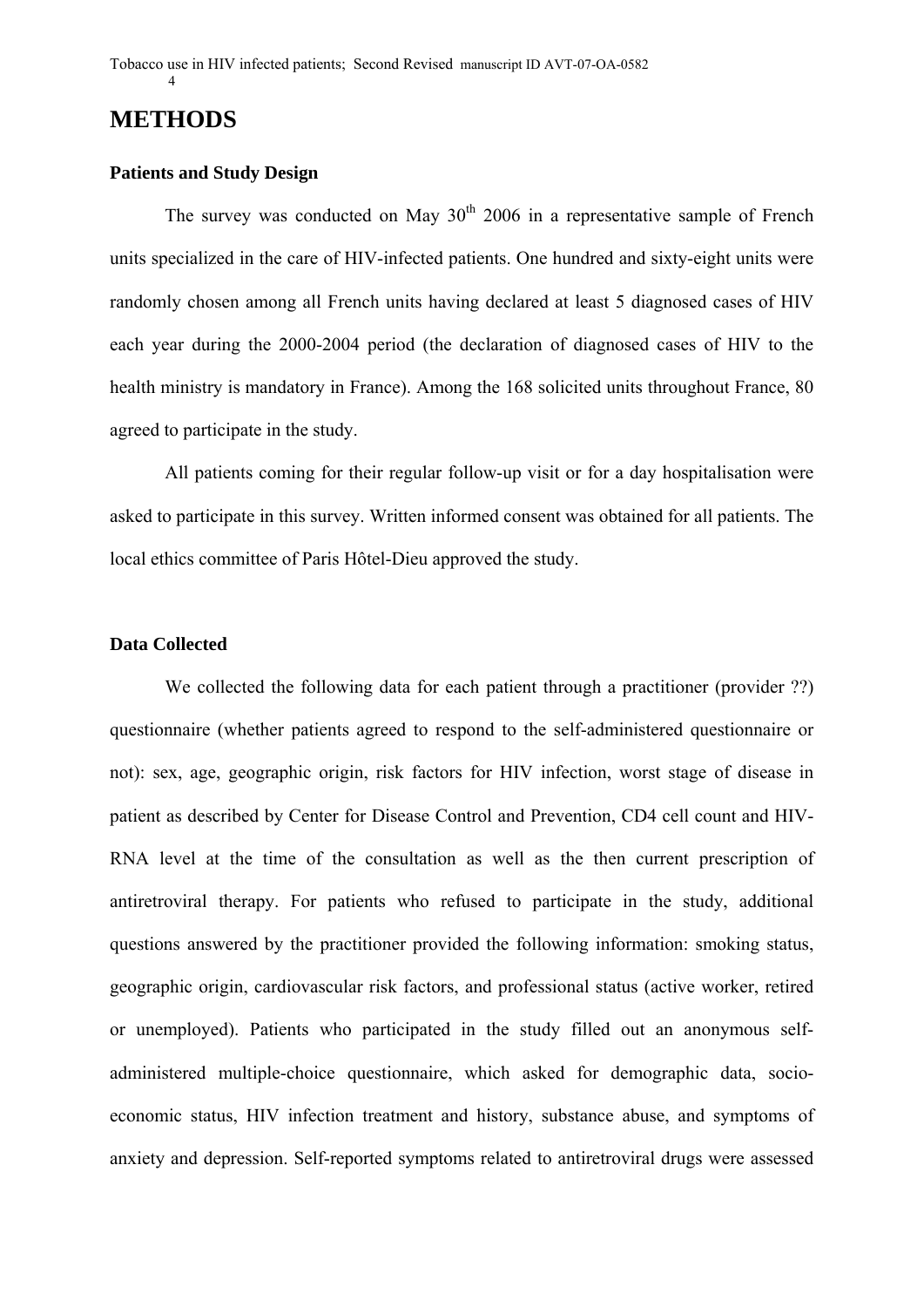5

using two approaches. First, patients were asked if they had ever experienced an adverse drug reaction related to antiretroviral therapy. Secondly, information about self-reported symptoms was obtained using a 13-item scale. This scale corresponds to the French version of the symptom index, validated by Justice et al. [11]. This scale was previously adapted and used in a French cohort of patients treated by antiretroviral therapy [12]. Patients were asked if they had experienced at least one of the following symptoms during the previous 4 weeks: diarrhoea, nausea, stomach pain, headache, change in taste, itching skin, muscle pain, heartburn, sore mouth, vomiting, fever, kidney stones or fatigue. Patients were categorized as having a subjective perception of antiretroviral adverse events if they reported at least one symptom.

#### *Tobacco, alcohol, drugs and psychoactive substance use*

The following tobacco use characteristics were monitored: prevalence, contact with other smokers, tobacco dependence using the Fagerström Test for Nicotine Dependence (no or low dependence (< 5) versus moderate or strong dependence ( $\geq$ 5)) [13], motivation to stop smoking (using Q mat scale; high and intermediate motivation versus insufficient motivation) as well as use of other substances (alcohol, cocaine…), antidepressants or anti-anxiety medications in the previous six months [14]. Patients were asked if they have consumed rarely, frequently or every day one of any substances on a predefined list (Figure 1) during the preceding six months. Patients were classified as an active illicit drug user if they declared having consumed at least one illicit drug during the preceding six months. Reasons for smoking were also assessed. Alcohol consumption was categorized using the CAGE-DETA scale (0-4) [15]. Patients were considered to have excessive consumption if their total score was above 2. According to the World Health Organisation recommendations, regular tobacco smokers are defined as consumers of one or more cigarettes a day for at least one year [16]. Individuals were considered as former smokers if they had a history of regular smoking and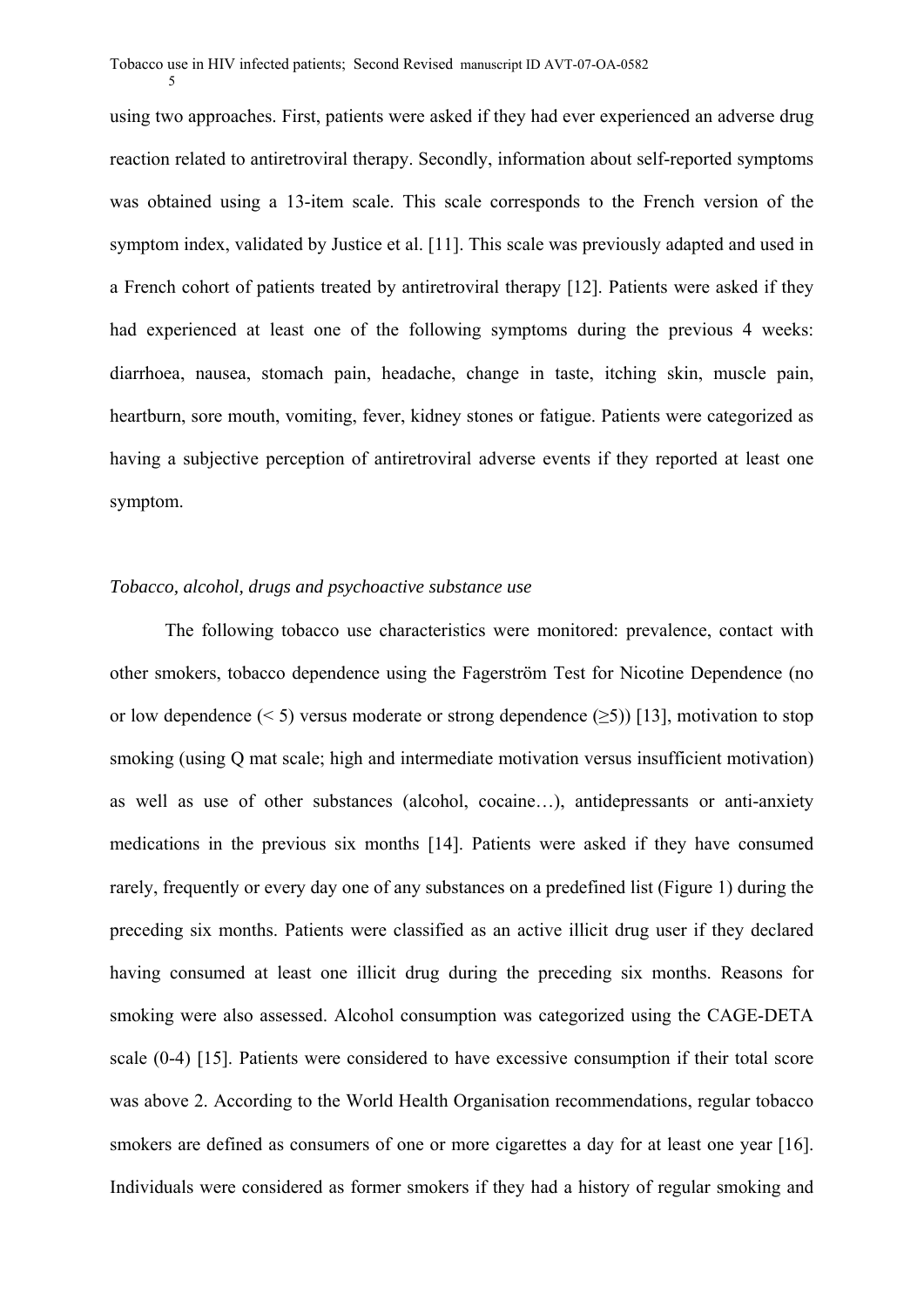declared having quit smoking for at least 1 month and had not smoked any cigarettes during the month preceding the survey. In order to ensure confidentiality, each questionnaire was distributed in a sealed envelope identifiable only by a unique identification number for each patient. Pack years of smoking were determined based on the average daily amount of cigarettes reported by the patients over the entire time of use. For active smokers, the involvement of their health provider in providing tobacco education and cessation program referral was assessed. Patients' perception of the risk of developing tobacco related health problems was assessed through a visual scale (0 (none) to 10 (high)).

#### *Anxiety, depression and experience of disclosure*

6

Anxiety and depression were assessed using the hospital anxiety and depression (HAD) scale which includes 14 questions (7 relating to anxiety and 7 to depression) concerning individuals' experience over the previous week [17]. Patients were asked whether they had experienced rejection due to disclosure of HIV seropositive status.

#### **Comparison to the French HIV infected population and the general French population**

The main characteristics (sex, age, HIV risk factors, CD4 cell count) between the population of the study and the French database on HIV infection (using the DMI-2 software) which reports information on 43, 244 HIV-infected patients were compared to confirm the representativity of our studied population.

Cigarette smoking prevalence, tobacco dependence using Fagerström scale, and alcohol consumption were compared to the 2005 French National health survey (Baromètre santé INPES; available at http://www.inpes.sante.fr/index.asp?page=Barometres/Baro2005 \_1R/ouvrage/presentation.asp) in the general population using a representative sample of 28,221 individuals aged 18-75 years.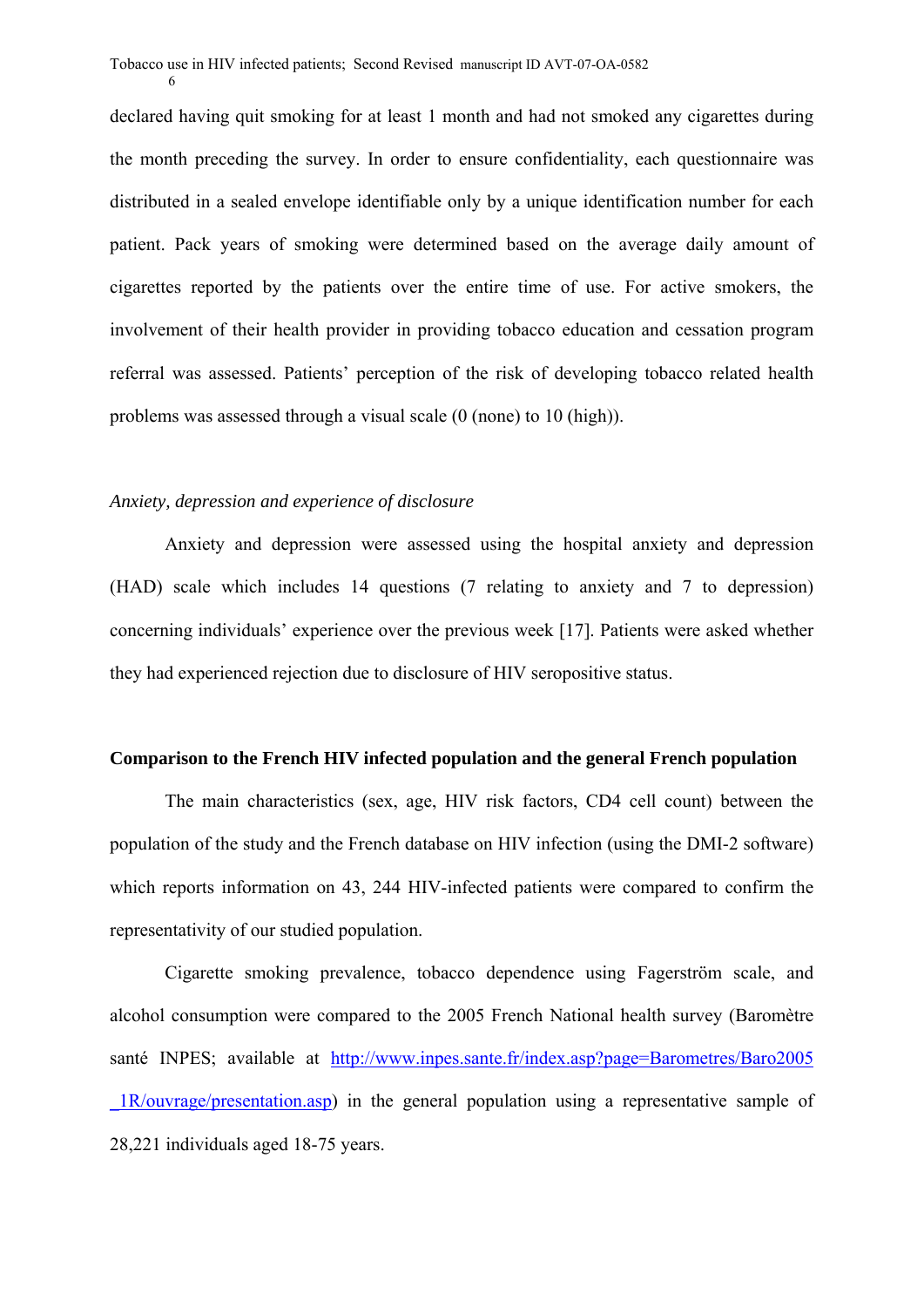#### **Statistical Analysis**

7

The quantitative variables were described as mean  $\pm$  standard deviations while qualitative variables were described as percentages.

To assess comparisons between our sample and reference populations data (the French HIV-infected population and the general French population), we used the one-sample t test when comparing quantitative variables and the one-way chi-square test when comparing qualitative variables.

Factors associated with each of the 3 following outcomes were investigated in our HIV population: smoking status (current/former/non), tobacco dependence (yes/no) and high smoking cessation motivation (yes/no). For each of these outcomes, a bivariate and a multivariate analysis were performed. In bivariate analysis, a one-way ANOVA was used to compare quantitative variables. The chi-square test was used to compare categorical variables. Variables that were related to outcomes in bivariate analysis  $(p<0.20)$  were kept in the multivariate analysis. Multivariate analysis of associated factors was performed using a polytomous nominal logistic regression or standard logistic regression, when appropriate. Based on an a priori significance level of 0.05, stepwise logistic regression (mixed methods) was performed was used to select the significant terms of the model. Odds ratios with 95% confidence interval (CI) were estimated. All statistical analyses were performed with SAS software, version 9.1 (SAS institute).

A hierarchical cluster analysis (Ward method with a square Euclidean distance measure) was used to identify clusters of correlated variables among alcohol and drugs. All the variables included in the cluster analysis are binary, so that each of them contributes equally to the formation of clusters. A tree diagram illustrating the hierarchical relationships among variables was generated.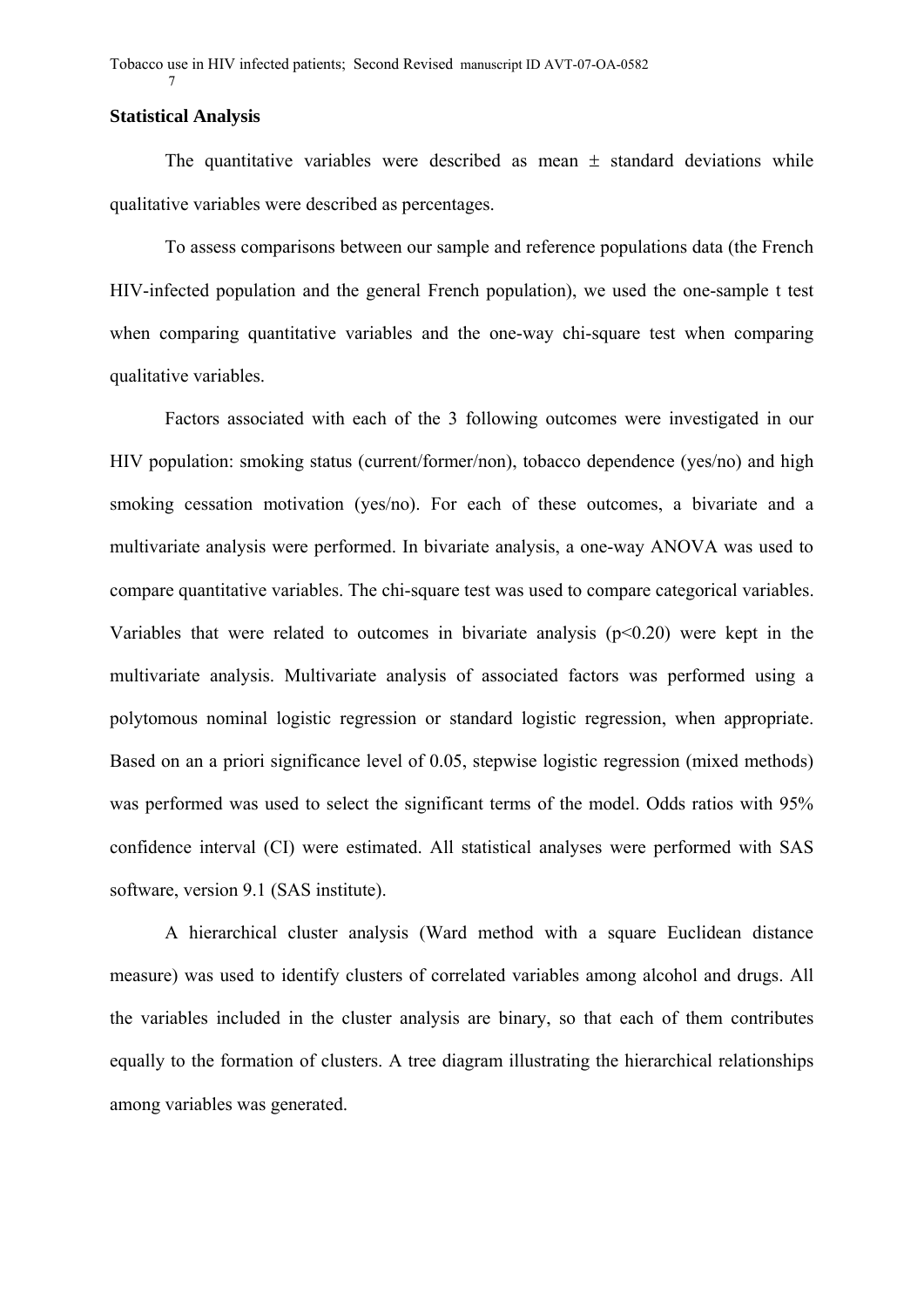### **RESULTS**

#### **Studied population**

Out of the 727 patients who were requested to fill in the questionnaire, 125 declined to participate. Of those who accepted, 593 (82%) responded clearly to the question on smoking status while 9 did not respond to the question on smoking status. Among the 125 patients who refused, 75 were male (22 homosexual and 53 heterosexual). Based on the provider completed survey, there was no difference in epidemiological data, CD4 cell count, plasmatic HIV-RNA value, CDC stage or percentage of HAART-receiving patients and rate of active smokers between the 593 patients who accepted and others (n=134). Among the 134, unemployed individuals were more frequent (22% vs 15%, p=0.0495), as were patients who had acquired HIV through IV drug addiction  $(23\% \text{ vs } 12\%, \text{ p} < 0.0001)$ .

#### **Comparison to the general French HIV-infected population**

As compared to the French Hospital Database on HIV, the present study population included older patients (mean age  $45.1\pm9.8$  versus  $42.1\pm10.0$ ,  $p<0.0001$ ) and less frequently, patients who acquired HIV through IV drug addiction (12% vs 15%; p=0.0758). Mean CD4 cell count  $(479.0\pm 265.7 \text{ vs } 466.7\pm 274.4, \text{ p=0.2656})$ , sex ratio  $(M/F)$   $(2.3 \text{ versus } 2.3,$ p=0.7456) and percentage of patients with CDC stage C HIV disease (25% vs 24%, p=0.3164) were not statistically different between the two populations.

#### **Characteristics of the studied population and tobacco use**

Among the 593 patients who participated in the study, 70% (415) were men; patients infected through intravenous drug use accounted for 12% (71/593), 37% (219/593) were men who had sex with men, 25% (148/593) of the patients were at CDC stage C, 80% (474/593) of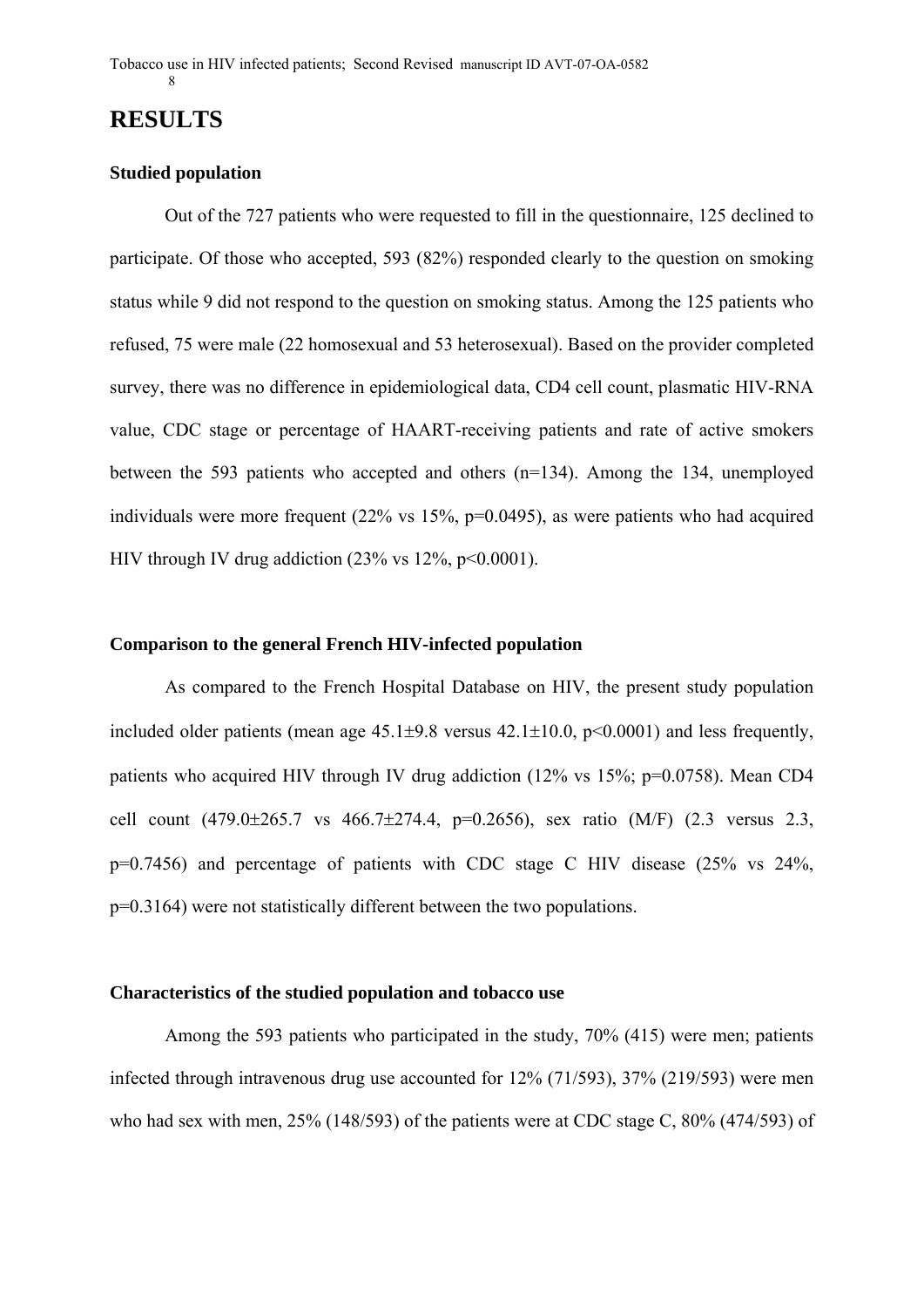9

the patients were receiving antiretrovirals, and 57% (338/593) had undetectable viral load. Thirty-nine percent of patients had at least one cardiovascular risk factor (other than tobacco).

Forty-three (255/593) percent of patients reported that they were active smokers, 17% (100/593) being former smokers and 40% (237/593) never having smoked, 53% (314/593) of patients declared being in a smoking environment. The rate of smoking was highly variable according to sex, age strata, geographic origin and HIV risk factors (Table 1). Mean age of regular tobacco consumption was 18 years old; mean cumulative consumption was  $25 \pm 4$ pack-years. Among smokers, 52% reported having been questioned about tobacco by their practitioner, and only 10% were referred to smoking cessation program.

Figure 1 shows the rate of patients with illicit consumption whether they were active smokers or not. Forty-one percent of patients reported taking tranquilisers, 20% taking antidepressants, 15% having excessive alcohol consumption (CAGE-DETA), 38% having at least one illicit consumption in the previous 6 months, 25% reported having taken cannabis during the previous 6 months.

Among smokers, 38% reported having experienced rejection due to disclosure of HIV status as compared to 20% both in former-smokers and in non-smokers (p<0.0001) (Table 2).

#### **Factors associated with active smoking and with former smoking status**

Cluster analysis identified 5 groups of illicit consumptions: Tobacco, cannabis, poppers, alcohol and others (including ectasy, cocain, heroin, rohypnol, amphetamines, LSD, morphin or substitute drugs). Cannabis was the group most closely related to tobacco consumption (Figure 1). As cannabis consumption was co-linear with tobacco consumption, we did not include this variable in the multivariate analysis. Characteristics (other than cannabis consumption) associated with active smoking in bivariate analysis are shown in Table 2. Compared to non-smokers, multivariate analysis revealed active smoking to be associated with male sex, living with smoking environment, lower body mass index,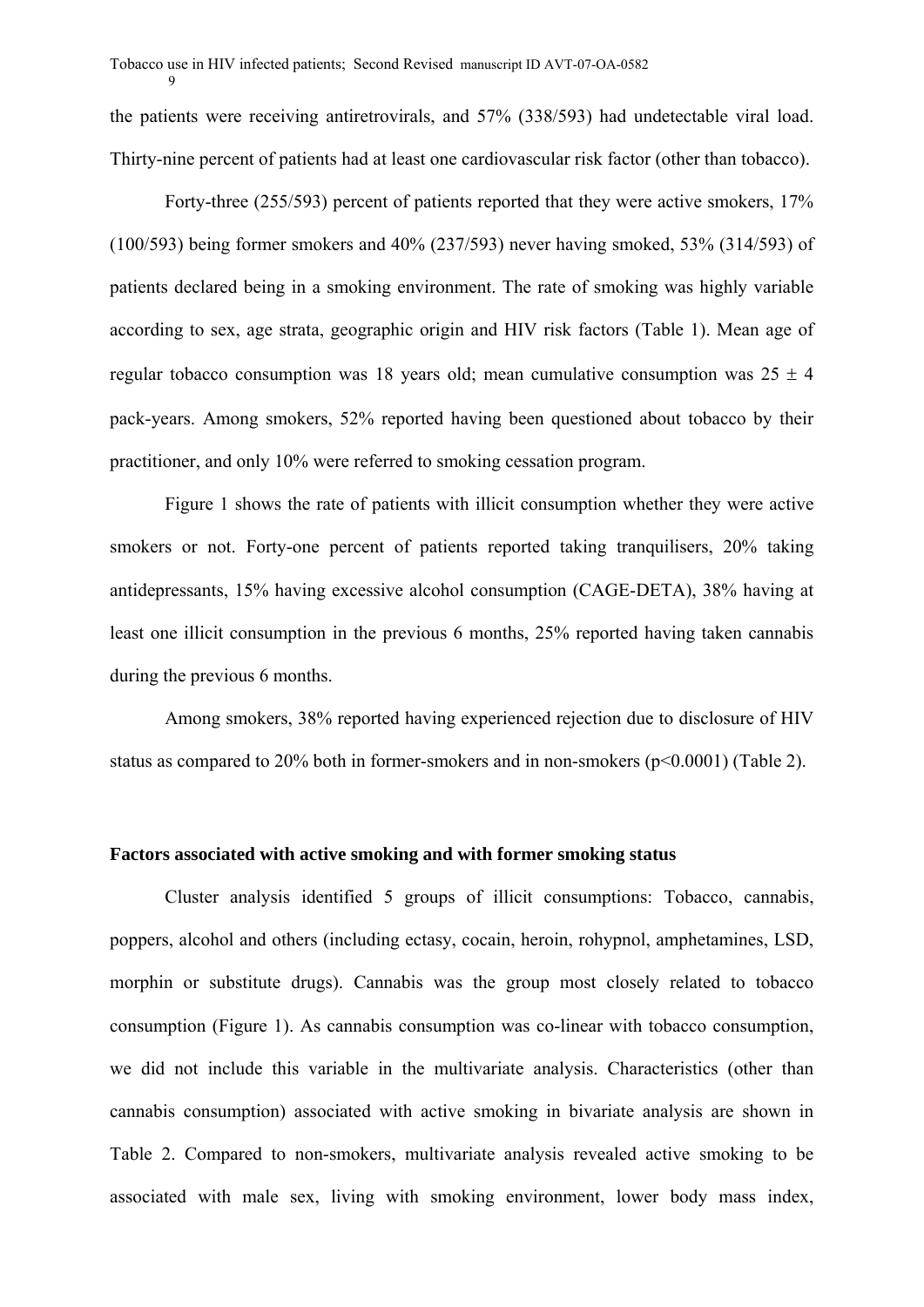excessive alcohol consumption, illicit consumption, disclosure of HIV status to family, reported experience of disclosure rejection, and IV drug addiction as a HIV risk factor. (Table 2).

Factors associated with former smoking status as compared to non-smoking status were a smoking environment, IV drug addiction as a HIV risk factor and plans to practice a sport.

#### **Factors associated with tobacco dependence**

High and intermediate tobacco dependence assessed through the Fagerström scale was noted in 56% of patients. Table 3 shows variables associated with high and intermediate tobacco dependence in bivariate analyses. In multivariate analysis, disclosure of HIV status to family, and having taken substitution drugs or morphine during the 6 previous months were associated with intermediate and high tobacco dependence, whereas practicing sports was associated with lower dependence.

#### **Factors associated with high smoking cessation motivation**

Intermediate to very strong motivation to quit smoking was reported in 37% of patients. Motivation to quit smoking was independently associated with higher body surface area (OR=13.36, 95% CI = 2.72-65.22), and with patients' perception of the risk of developing tobacco related health problems (OR=1.24, 95% CI = 1.09-1.41). Among smokers, the rate of patients who were highly motivated, had no other illicit drug use, and no depressive symptoms (total score on HAD depression subscale between 0 and 7) was 14%.

#### **Comparison to the French general population**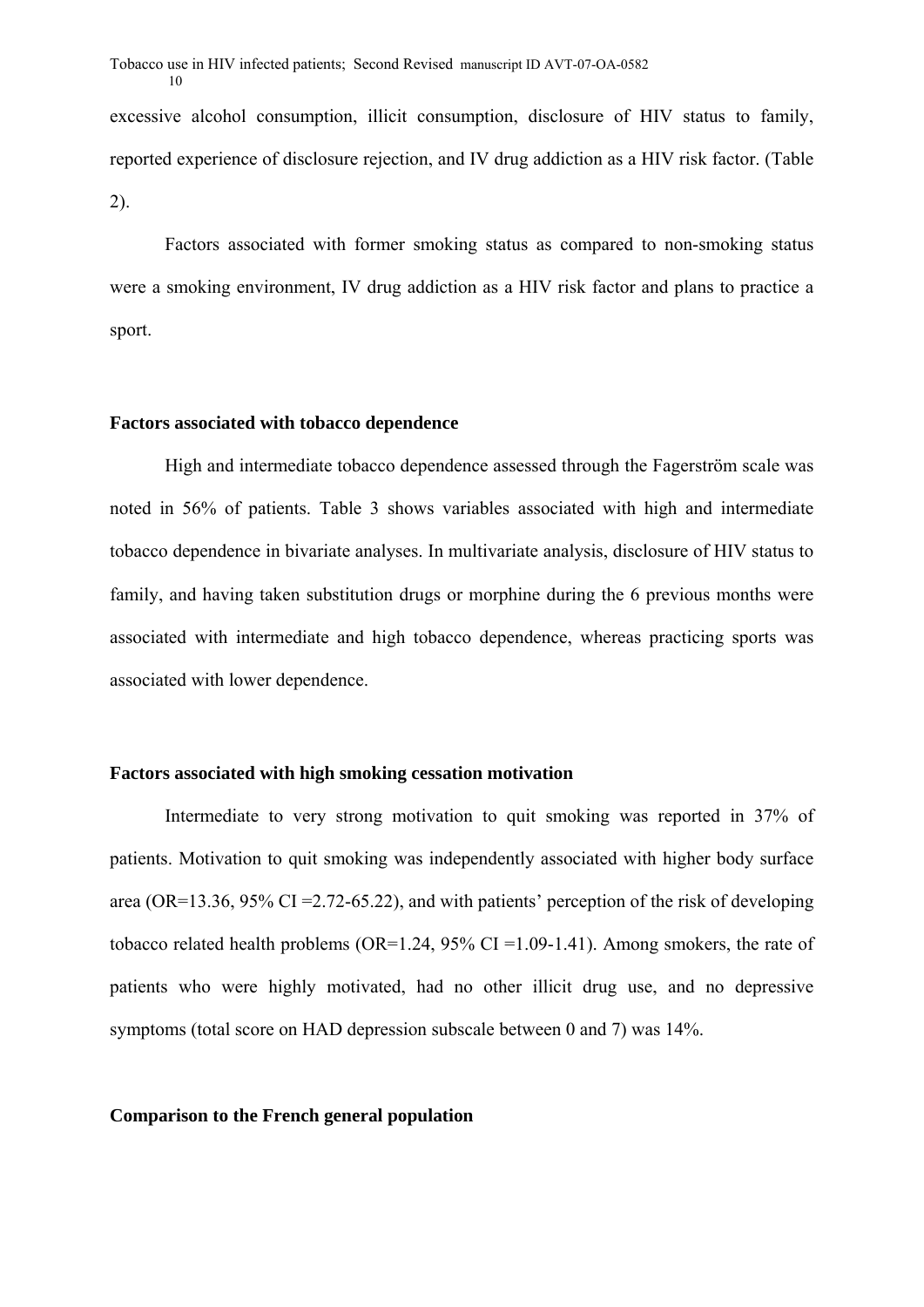The active smoking rate was significantly lower in the general French population than in the studied HIV-infected population  $(31\% \text{ vs } 43\%)(p<0.0001)$ . Intermediate and high tobacco dependence was 25% less frequent in the general French population as compared to the studied HIV-infected population ( $p<0.0001$ ). Concerning other substance abuse, excessive alcohol consumption was reported by 14% of the smokers in the general French population as compared to 24% of the HIV-infected smokers (p<0.0001). Furthermore, 11% of the smokers in the general population declared cannabis consumption in the 6 previous months as compared to 50% of the HIV-infected smokers (p<0.0001).

### **DISCUSSION**

Active smoking appears frequent in the HIV-infected population; however it is highly variable according to sex, HIV risk factors, and geographic origin. Smoking rate and characteristics are both associated with factors commonly found in the general population such as male sex or smoking environment, but also with factors specific to the HIV population such as disclosure of HIV status to family and reported experience of disclosure rejection. High rates of illicit substance use and tobacco dependence appear specific to this population.

This study confirms the significantly higher prevalence of active tobacco smoking (43  $\%$ ) as compared to the French general population (31%). This rate is difficult to compare with the results reported in other studies of HIV-infected patients (50 to  $>70\%$ ), as the rate of active smokers among HIV-infected individuals appears to be highly variable according to sex, HIV-risk factors or geographic origin [4-6, 10, 18] and is thus dependent on the repartition of these characteristics in the studied population. For example, it ranges in our study from 9% in women originating from sub-Saharan Africa to 81% in patients who acquired HIV through IV drug addiction.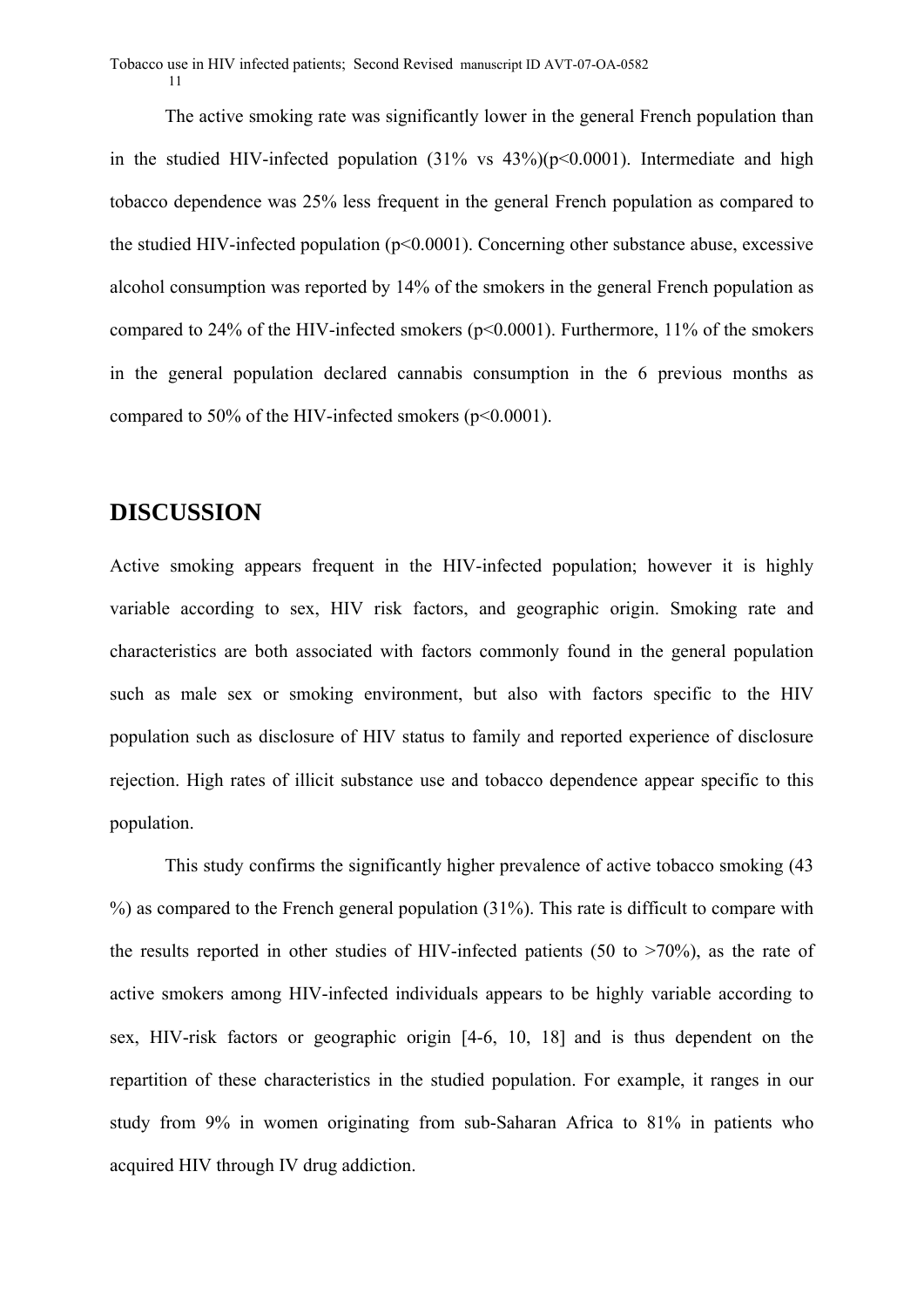This high prevalence of tobacco consumption may be due to difficulties linked with an increased need for tobacco consumption or reduced motivation to stop tobacco consumption encountered by HIV-infected smokers. Several factors reported in our study could explain this situation. The HIV disease itself or its treatment, affecting the quality of life, may act as a predisposing factor. Of note is that the perception of antiretrovirals' adverse effects was more frequently reported by active smokers as compared to non-smokers in bivariate analysis. Family and friends' perception of HIV status may also have an impact. In fact, we found that disclosure of HIV status to family was associated with active smoking. This association is difficult to interpret; on the one hand, a behavioral factor may explain both the propensity to smoke and also to talk about HIV disease without any direct relationship between these behaviors; on the other hand, we can hypothesize that the stress induced by HIV status disclosure may exacerbate the tendency to smoke and/or to continue smoking. The identification of the perceived experience of rejection due to disclosure as independently associated with smoking status supports the hypothesis that the difficulties related to HIV status disclosure constitute a risk factor for tobacco consumption in this patient population. Of note is that HIV status disclosure was also independently associated with high dependence on tobacco.

On the contrary, we did not find any differences in social status between smokers and non-smokers. In fact, precarious social conditions have been found to be associated with smoking status in HIV-infected patients [4]. This shows that smoking concerns the whole socio-economic spectrum. At the same time, the high rate of refusal to participate in this study among unemployed individuals may have had an impact on the results.

In addition, the identification of smoking environment and IV drug addiction as HIV risk factors as being associated with both active smoker status and former smoker status suggests that these characteristics, while more frequent in active smokers, are not incompatible with quitting smoking.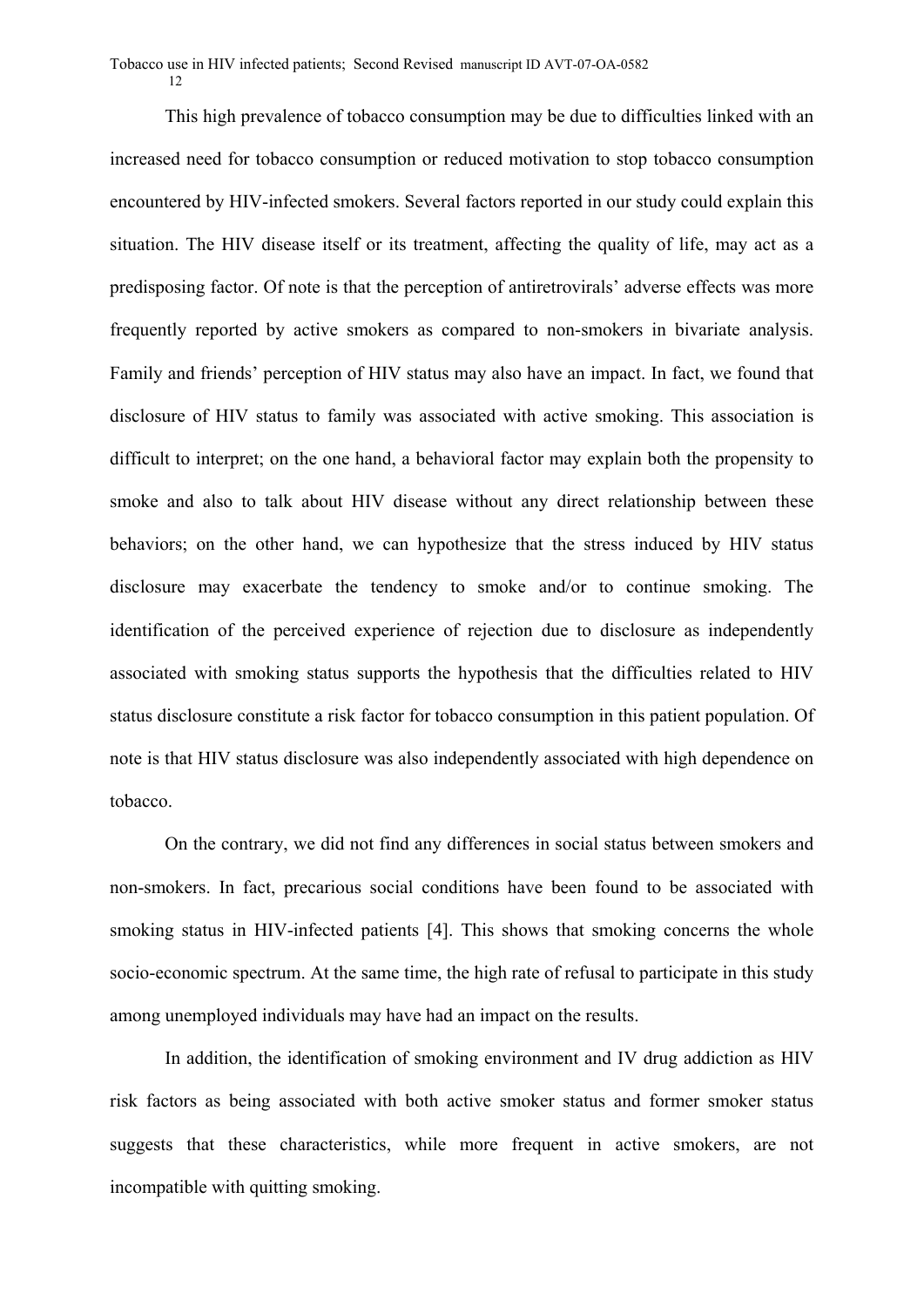The rates of illicit consumptions (alcohol, cannabis…etc.) and also of excessive alcohol consumption were considerably higher in the HIV-infected smokers (whether or not patients acquired HIV through IV drug addiction) as compared to the general population. Moreover, these two characteristics were independently associated with active smoking status whereas they were not with former smoking status. This argues for a global approach to substance abuse treatment in the HIV-infected smoking population.

The rate of smokers moderately to highly dependent on tobacco according to the Fagerström scale was significantly higher in the HIV-infected population as compared to the general population. This level of dependency usually necessitates medical intervention to help quit smoking, which in the case of prescribing medication could interfere with antiretroviral treatments. This medical intervention is all the more essential in patients receiving substitutes for IV drugs, a characteristic associated with nicotine dependency in the smokers of this study.

The rate of 37% of patients motivated to quit smoking seems comparable to those reported by others (20-40%) using other means to estimate motivation [6, 18, 19]. This motivation in the current study population appears to be related to the patients' perception of the risk of developing tobacco- related health problems. Given the perception that death from AIDS is the inevitable outcome of a HIV infection diagnosis, many patients may have believed that quitting smoking was not going to improve their health. The health risks of smoking should be clearly communicated by the practitioner in charge of each patient. However, the rate of active smokers whose practitioner evoked tobacco consumption or who referred them to a tobacco specialist appears very low. The well-known "brief counseling method to quit smoking which consists of the 5 A's": Ask (about smoking), Advise (the patient to quit smoking), Assess (determine willingness to make a quit attempt), Assist (the patient to quit), Arrange (follow-up…) seems rarely used by physicians within this study [20].. Physicians in charge of HIV-infected patients should encourage smokers to consult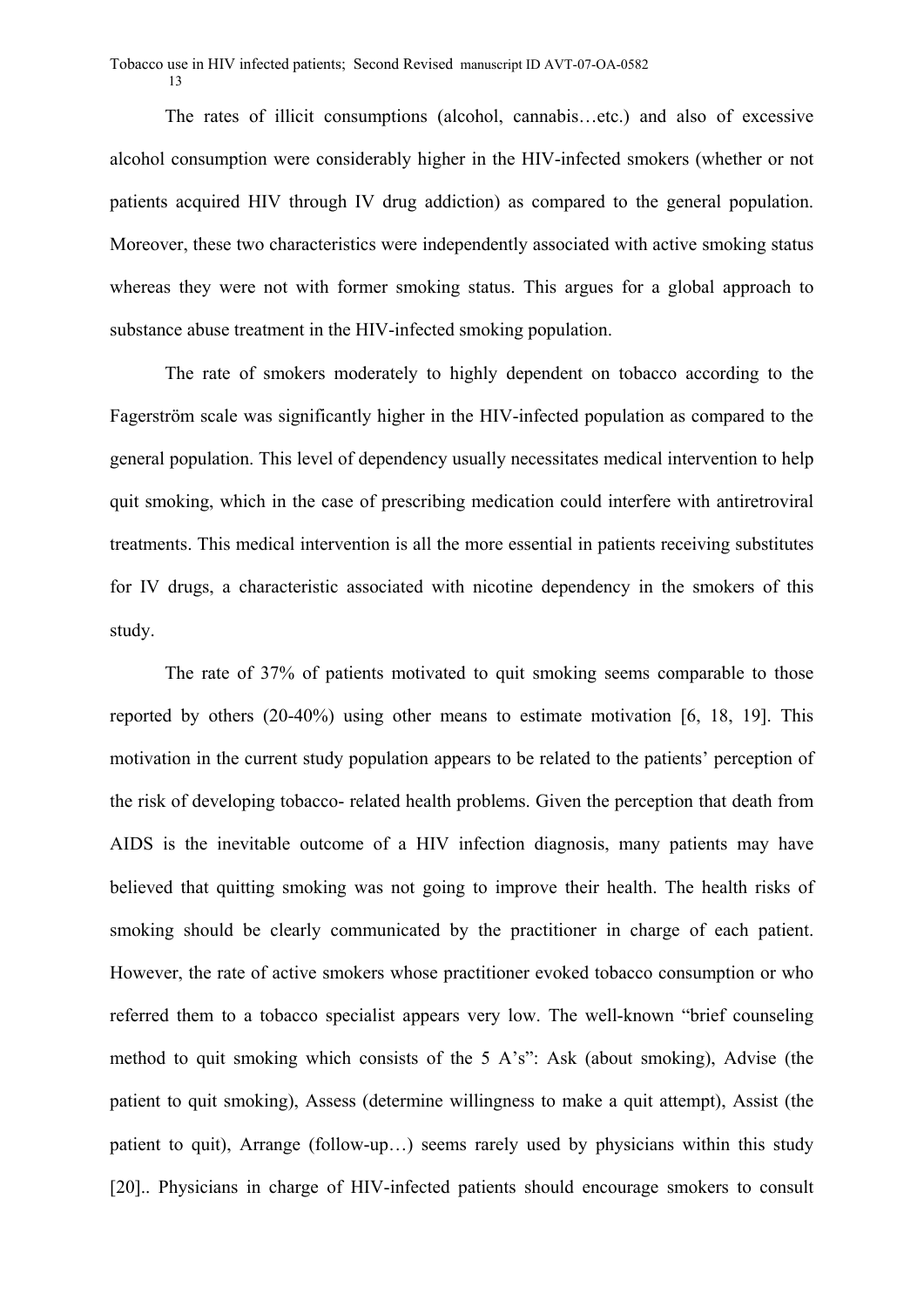practitioners specialized in smoking cessation. Less than 15% of HIV-infected smokers in the present study had profiles suggesting a capacity to easily stop smoking: high motivation, no other illicit drug use, and no depressive symptoms, and to whom a standard tobacco cessation program could be proposed. In the large majority of cases, multidisciplinary intervention is needed using behavioral support, together with medication and the need to take into account depressive symptoms and anxiety in some.

We acknowledge potential limitations to our study. First, the comparison of the characteristics of this study population with those of the population who refused to fill out the questionnaire shows that they were not comparable for all characteristics such as the proportions of IV drug addiction and of unemployed individuals, which were more frequent in the population of patients who refused to fill out the questionnaire. As the selected sample was randomly chosen among French hospitals, we assume that the studied population was as close to representative as possible of the whole population of HIV-infected outpatients monitored in France. We cannot exclude the possibility that the decision by certain French hospitals and certain HIV-infected patients to not participate in the study may have introduced a bias in the results. In fact, the characteristics of the HIV-infected patients of the present study (a younger population and fewer drug addicts) are not completely comparable to those of HIV patients monitored in French hospitals.

Second, we only included outpatients and the studied population could thus be considered as not totally representative of HIV-infected individuals. However, our survey was conducted to evaluate the possibility of implementing a cessation program to specifically target outpatients. Finally, as we performed a cross-sectional study, it is neither possible to study the dynamic process of tobacco consumption nor to establish a causal relationship between tobacco consumption and the identified associated factors.

In light of these results, it stands to reason that tobacco consumption has specific characteristics in the HIV-population and is closely related to life with HIV, and how the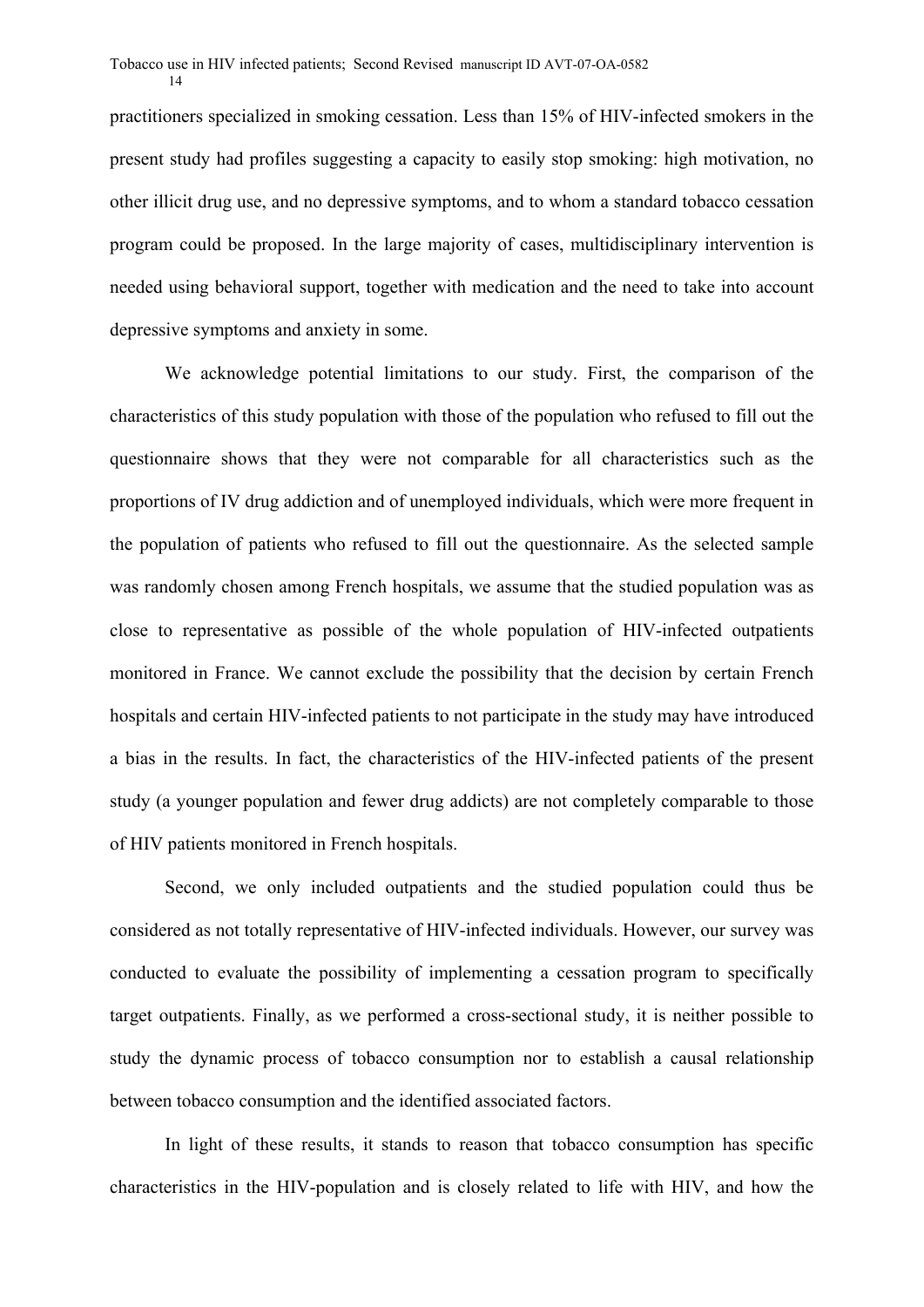patients' circle of family and friends copes with his or her HIV status. Patients must be informed about the risk of continuing to smoke. Physicians must be aware of their central role in motivating this population of smokers to consider quitting. Efficacy of strategies combining cessation medication and a global behavioral approach should be assessed in this population using clinical trials.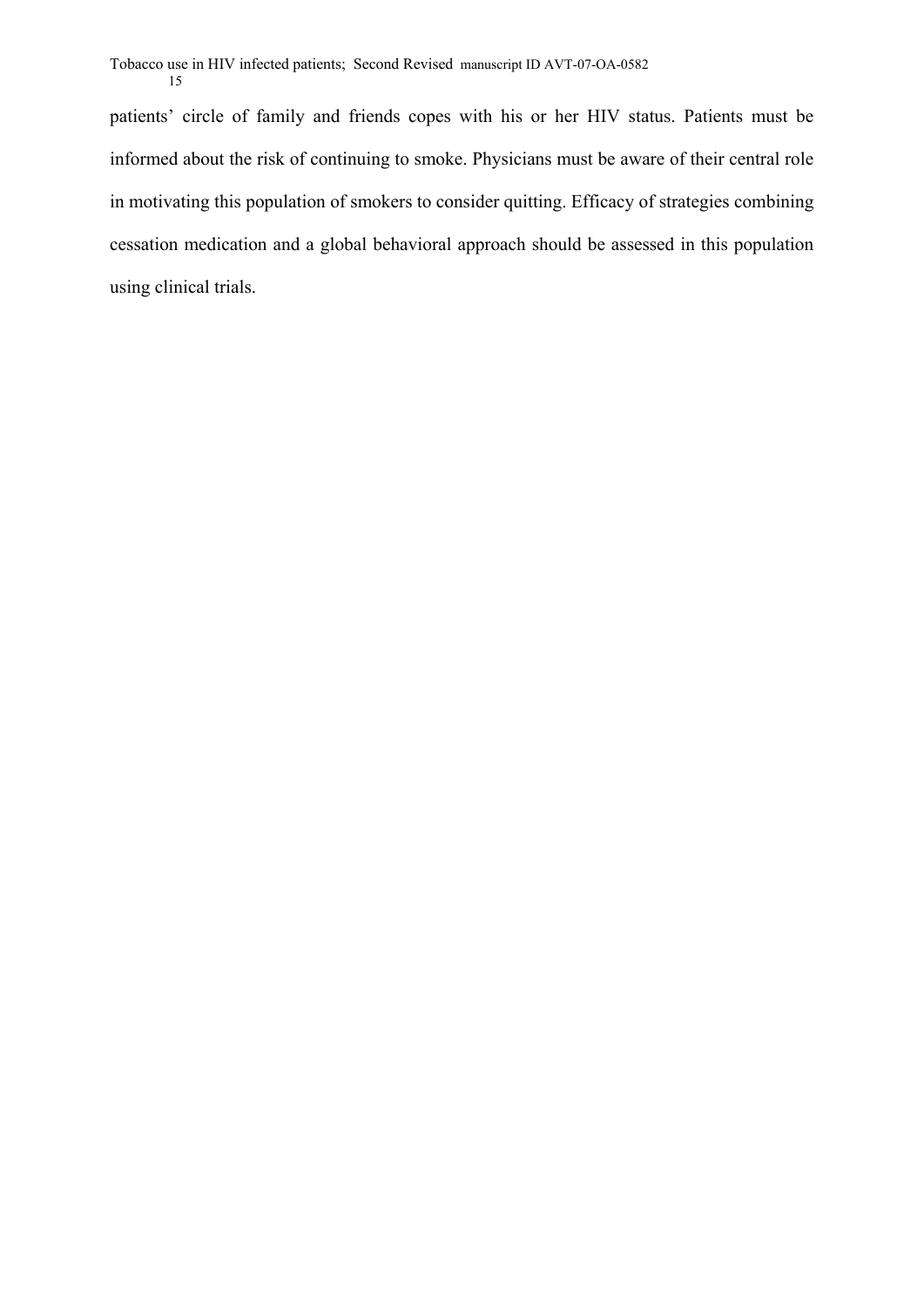#### **Acknowledgements:**

We are grateful to Pr Joel Menard for his support in conducting this study, Mr JC. Désenclos and Ms C. Larsen from the "Institut de Veille Sanitaire" who helped us determine the representative sample of French units, Mrs Ph. Guilbert and A. Gautier A. who gave us the opportunity to compare our results with the "Baromètre santé 2005" INPES, Ms D. Costagliola for allowing us to compare the characteristics of our patient population to those of patients included in the "French Database on HIV". Finally, to S. Irali and G. Tsimba for organizing the survey.

#### **Appendix**

#### **EVIT Study group:**

**Steering committee:** principal investigator: X. Duval; other members: G. Baron, PM. Carrieri, D. Garelik, F. Lert, P. Perreti-Watel. P. Ravaud, B. Spire, G. Tsimba, V. Villes.

#### **Investigators**

R. Vromet, P. Granet Brunello (Digne les Bains), J.M. Bressieux, L. Rezzouk (Troyes), T. Allègre (Aix en Provence), R. Verdon, Ph. Féret (Caen), M. Bonnefoy (Angoulême), J.F. Abino (Ajaccio), E. Duhamel, C. Daniel (Saint Brieuc), Ph. Lataste (Périgueux), C. Drobacheff-Thiebaut, D. Devred, A. Foltzer (Besançon) P. Perfezou (Quimper), J. Jourdan, I. Rovanet, A. Anaud, C. Barbuat, F. Del Bucchia (Nîmes), P. Massip, B. Marchou, L. Cuzin (Toulouse), B. Kitschke (Sète), J.M. Plassart (Grenoble), F. Lucht, V. Ronat (Saint-Etienne), S. Sire (Cahors), Y. Poinsignon (Vannes), F. Truchetet, Ph. Muller (Thionville), Y. Mouton, S. Pavel, Y.Yasdanpanah, S. Vandamme (Tourcoing), A. Vermersch, C. Fontier (Valenciennes), F. Cordier (Creil), B. Schubert, Dr Michel, Beck Halna (Mulhouse) , P. Yéni, G. Fraqueiro, (Paris Bichat), D. Salmon, T.Tahi (Paris Cochin) G. Huchon, A. Compagnucci (Paris Hôtel Dieu), J.F. Bergman, P. Sellier (Paris Lariboisière), B. Dupont, O. Lortholary (Paris Necker), S. Herson, A. Simon, M. Iguertsira (Paris Pitié Salpétrière), P.M. Girard, J.L.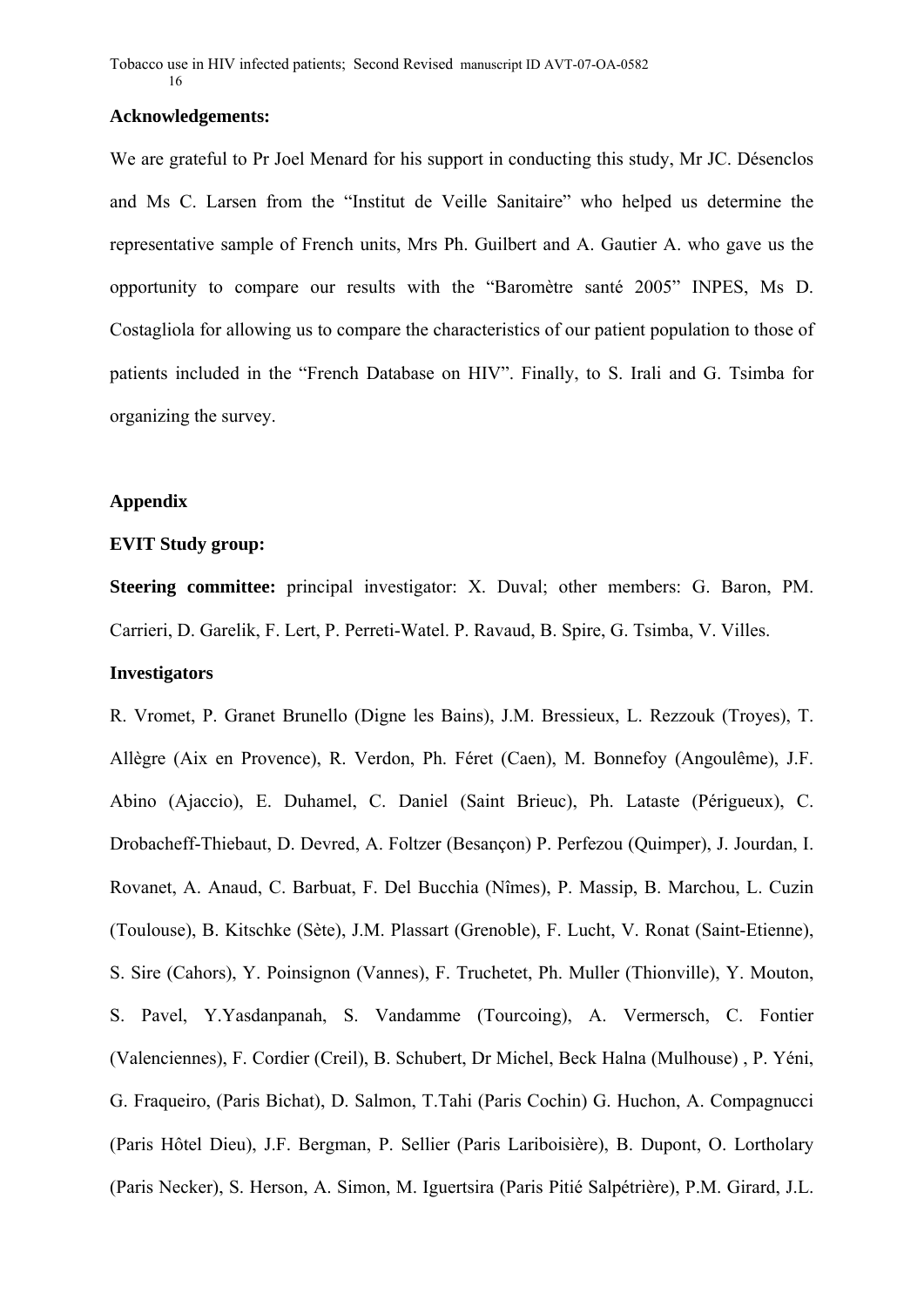Lagneau (Paris Saint Antoine), D. Séréni, C. Lascoux-Combe (Paris Saint Louis), J.M. Décamps, M. Lapine (Niort), Ph. Perre (La Roche sur Yon), R. Bakir (Auxerre), J.P. Faller (Belfort), L. Raffenne (Paris Institut Montsouris) P. Gilquin (Paris Fondation Saint Joseph), E. Rouveix, C. Dupont (Boulogne Billancourt Ambroise Paré), P. Galanaud, Dr Chassaing, A.M. Delavallée (Clamart Antoine Béclère), Ph. Vinceneux, A.M. Simonpoli (Colombes Louis Mourier), S. Végni (Nanterre Max Fourestier), C. Perronne, P. De Truchis, H. Berthe (Garches Raymond Poincaré), O. Bouchaud, R. Guerrero (Bobigny Avicenne), C. Goujard, M. Mole (Kremlin Bicêtre), C. Jung, A. Sobel (Créteil Henri Mondor), Ph. Genet (Argenteuil), M.T. Goerger-Sow, I. Lamaury (Pointe à Pitre), A. Cabie (Fort de France) P. Poubeau (Saint Pierre de la Réunion), O. Danne, L. Blum (Pontoise) P. Chavanet, C. Braconnier (Dijon), J.A. Gastaud, I. Poizot-Martin, E. Peyronnet (Marseille Sainte Marguerite), J.G. Fuzibet, E. Rosenthal (Nice), F. Raffi, B. Bonnet (Nantes), T. May, L. Boyer (Vandoeuvre), C. Michelet, M.C. Delmont (Rennes), G. Le Moal (Poitiers), T. Debord, P. Imbert (Saint Mandé Bégin), J.M. Lang (Strasbourg), C. Gaud (Saint Denis de La Réunion), S. Paucod, F. Bissuel (Saint Martin), C. Leport, J.L. Ecobichon (Paris Bichat), P. Choutet, P. Nau (Tours), D. Vittecoq, O. Derraji (Villejuif), J. Moreau (Marseille Hop. Nord), F. Bricaire, C.Duvivier, H. Ait Mohand, N. Bentaleb (Paris Pitié Salpétrière), C. Jacomet, L. Cormerais (Clermont Ferrand).

**Financial support :** Grant SIDACTION, ensemble contre le SIDA.

**Other supports:** Association pédagogique nationale pour l'enseignement de la thérapeutique (APNET), Collège des universitaires de maladies infectieuses et tropicales (CMIT), Société nationale française de médecine interne (SNFMI), Société de pathologies infectieuses de langue française (SPILF).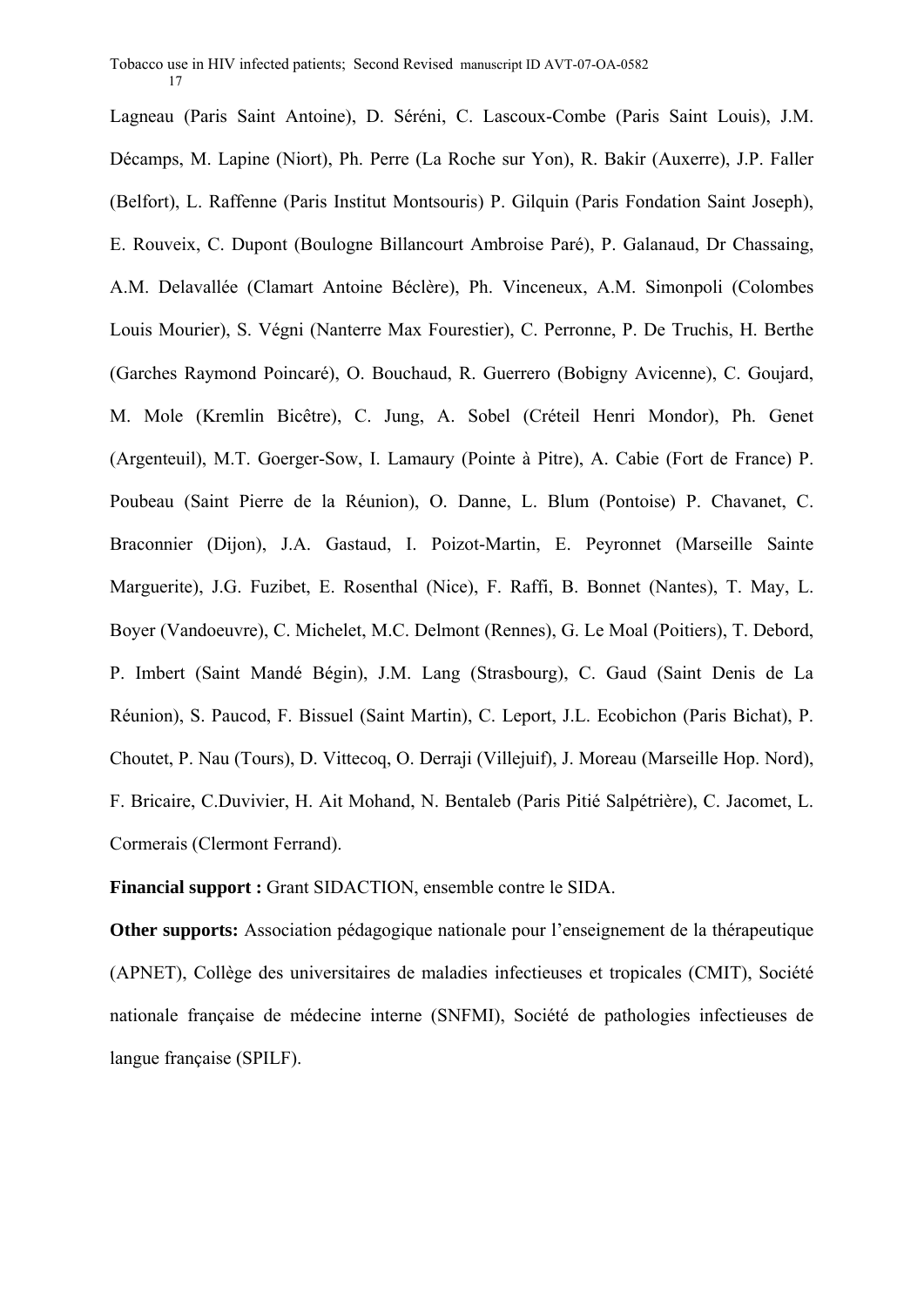#### **References :**

- 1. Lewden C, Raffi F, Chene G, Sobel A, Leport C. Mortality in a cohort of HIV-infected adults started on a protease inhibitor-containing therapy: standardization to the general population. *J Acquir Immune Defic Syndr* 2001; **26:**480-482.
- 2. Lewden C, Salmon D, Morlat P, et al. Causes of death among human immunodeficiency virus (HIV)-infected adults in the era of potent antiretroviral therapy: emerging role of hepatitis and cancers, persistent role of AIDS. *Int J Epidemiol* 2005; **34:**121-130.
- 3. Collins RL, Kanouse DE, Gifford AL, et al. Changes in health-promoting behavior following diagnosis with HIV: prevalence and correlates in a national probability sample. *Health Psychol* 2001; **20:**351-360.
- 4. Gritz ER, Vidrine DJ, Lazev AB, Amick BC, 3rd, Arduino RC. Smoking behavior in a low-income multiethnic HIV/AIDS population. *Nicotine Tob Res* 2004; **6:**71-77.
- 5. Mamary EM, Bahrs D, Martinez S. Cigarette smoking and the desire to quit among individuals living with HIV. *AIDS Patient Care STDS* 2002; **16:**39-42.
- 6. Niaura R, Shadel WG, Morrow K, Tashima K, Flanigan T, Abrams DB. Human immunodeficiency virus infection, AIDS, and smoking cessation: the time is now. *Clin Infect Dis* 2000; **31:**808-812.
- 7. Saves M, Chene G, Ducimetiere P, et al. Risk factors for coronary heart disease in patients treated for human immunodeficiency virus infection compared with the general population. *Clin Infect Dis* 2003; **37:**292-298.
- 8. Biggar RJ, Engels EA, Ly S, et al. Survival after cancer diagnosis in persons with AIDS. *J Acquir Immune Defic Syndr* 2005; **39:**293-299.
- 9. Kirk GD, Merlo C, P OD, et al. HIV infection is associated with an increased risk for lung cancer, independent of smoking. *Clin Infect Dis* 2007; **45:**103-110.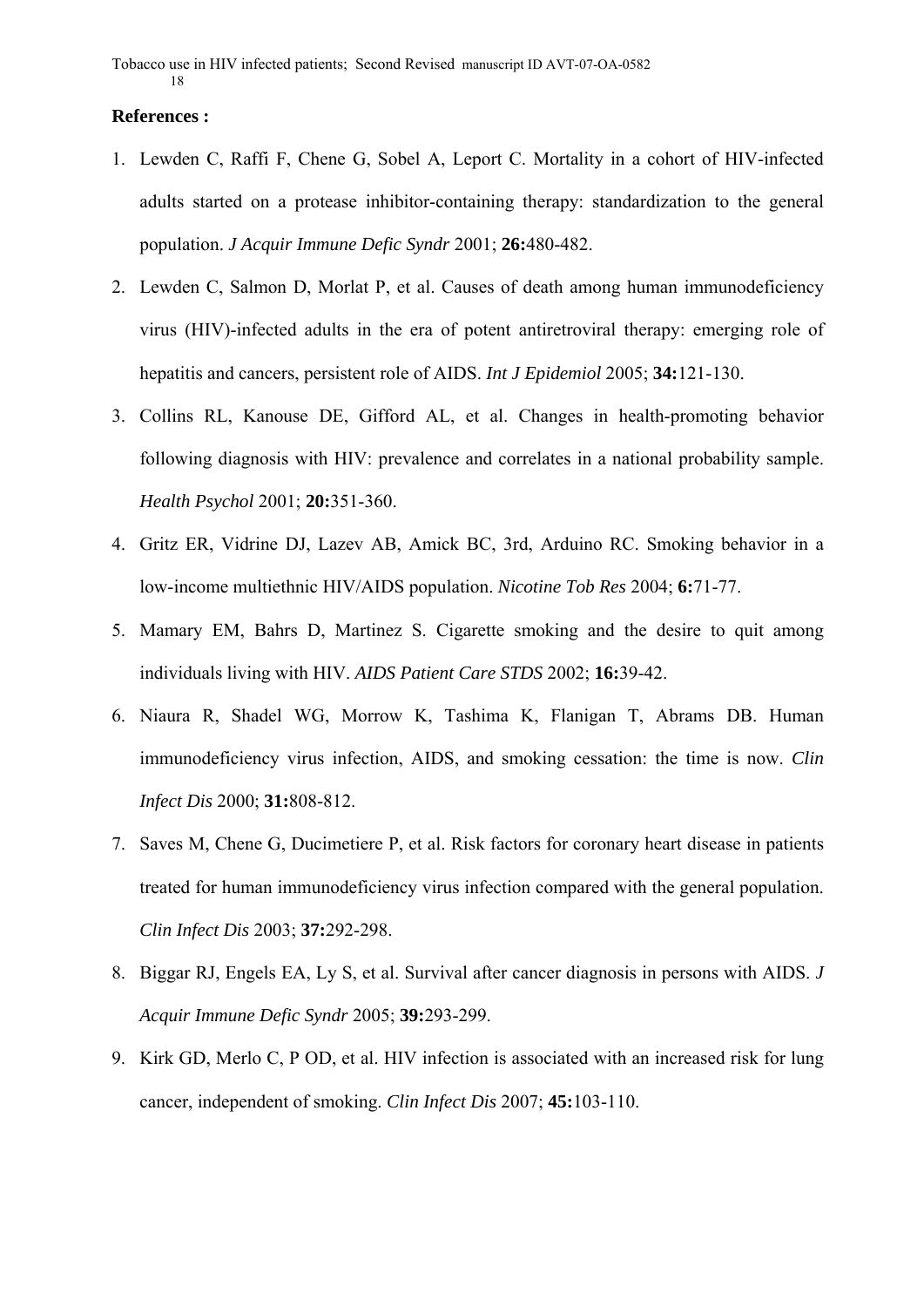- 10. Friis-Moller N, Weber R, Reiss P, et al. Cardiovascular disease risk factors in HIV patients--association with antiretroviral therapy. Results from the DAD study. *Aids* 2003; **17:**1179-1193.
- 11. Justice AC, Holmes W, Gifford AL, et al. Development and validation of a self-completed HIV symptom index. *J Clin Epidemiol* 2001; **54 Suppl 1:**S77-90.
- 12. Duran S, Spire B, Raffi F, et al. Self-reported symptoms after initiation of a protease inhibitor in HIV-infected patients and their impact on adherence to HAART. *HIV Clin Trials* 2001; **2:**38-45.
- 13. Heatherton TF, Kozlowski LT, Frecker RC, Fagerstrom KO. The Fagerstrom Test for Nicotine Dependence: a revision of the Fagerstrom Tolerance Questionnaire. *Br J Addict*  1991; **86:**1119-1127.
- 14. Aubin H, Lagrue G, Legeron P, et al. Questionnaire de motivation à l'arret du tabac, Q-mat; construction et validation. *Alccologie addictologie* 2004; **26:**311-316.
- 15. Beresford TP, Blow FC, Hill E, Singer K, Lucey MR. Comparison of CAGE questionnaire and computer-assisted laboratory profiles in screening for covert alcoholism. *Lancet* 1990; **336:**482-485.
- 16. Guidelines for controlling and monitoring the tobacco epidemic. Geneva; WHO. 1998.
- 17. Zigmond AS, Snaith RP. The hospital anxiety and depression scale. *Acta Psychiatr Scand*  1983; **67:**361-370.
- 18. Benard A, Bonnet F, Tessier JF, et al. Tobacco addiction and HIV infection: toward the implementation of cessation programs. ANRS CO3 Aquitaine Cohort. *AIDS Patient Care STDS* 2007; **21:**458-468.
- 19. Burkhalter JE, Springer CM, Chhabra R, Ostroff JS, Rapkin BD. Tobacco use and readiness to quit smoking in low-income HIV-infected persons. *Nicotine Tob Res* 2005; **7:**511-522.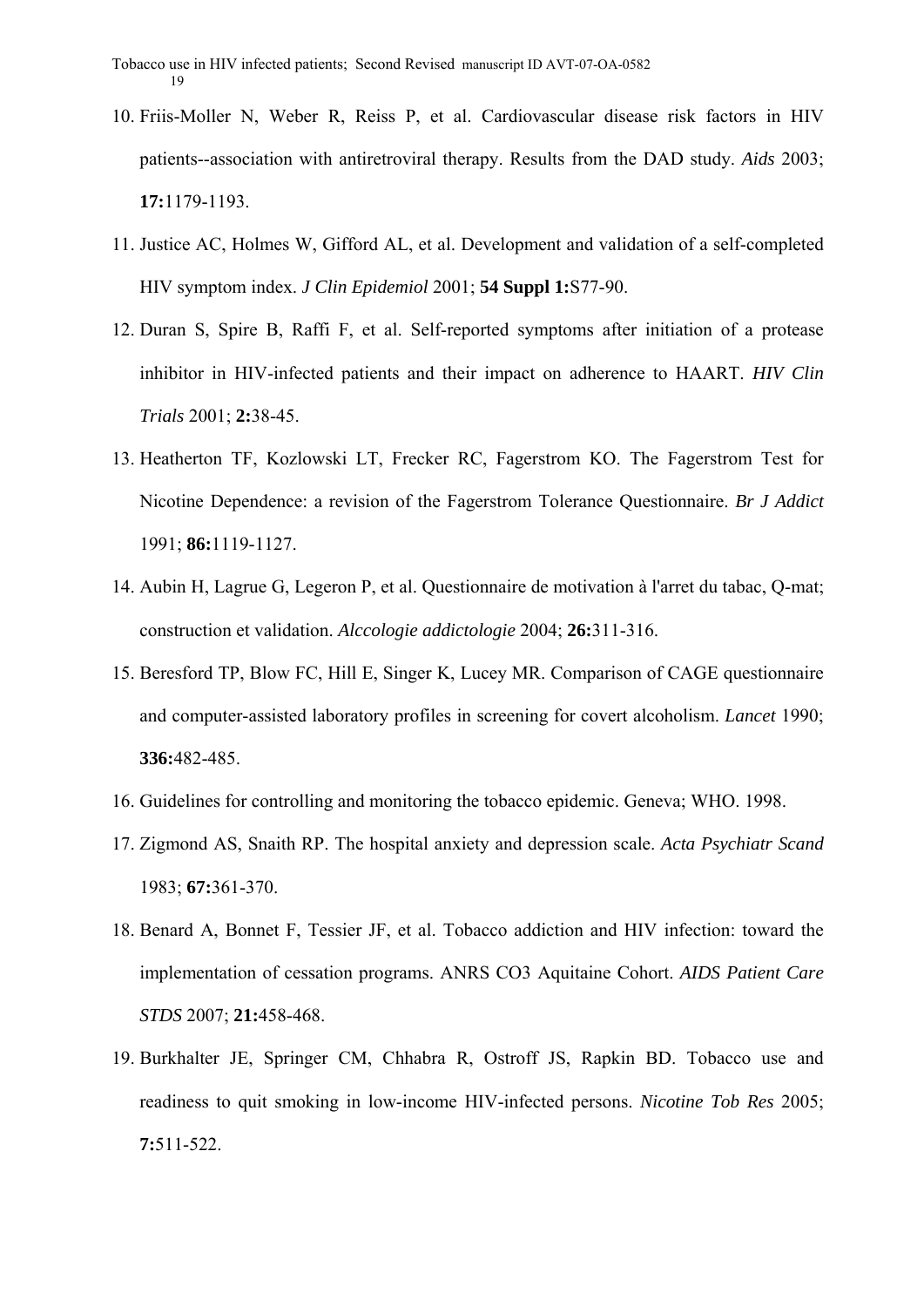20. A clinical practice guideline for treating tobacco use and dependence: A US Public Health Service report. The Tobacco Use and Dependence Clinical Practice Guideline Panel, Staff, and Consortium Representatives. *Jama* 2000; **283:**3244-3254.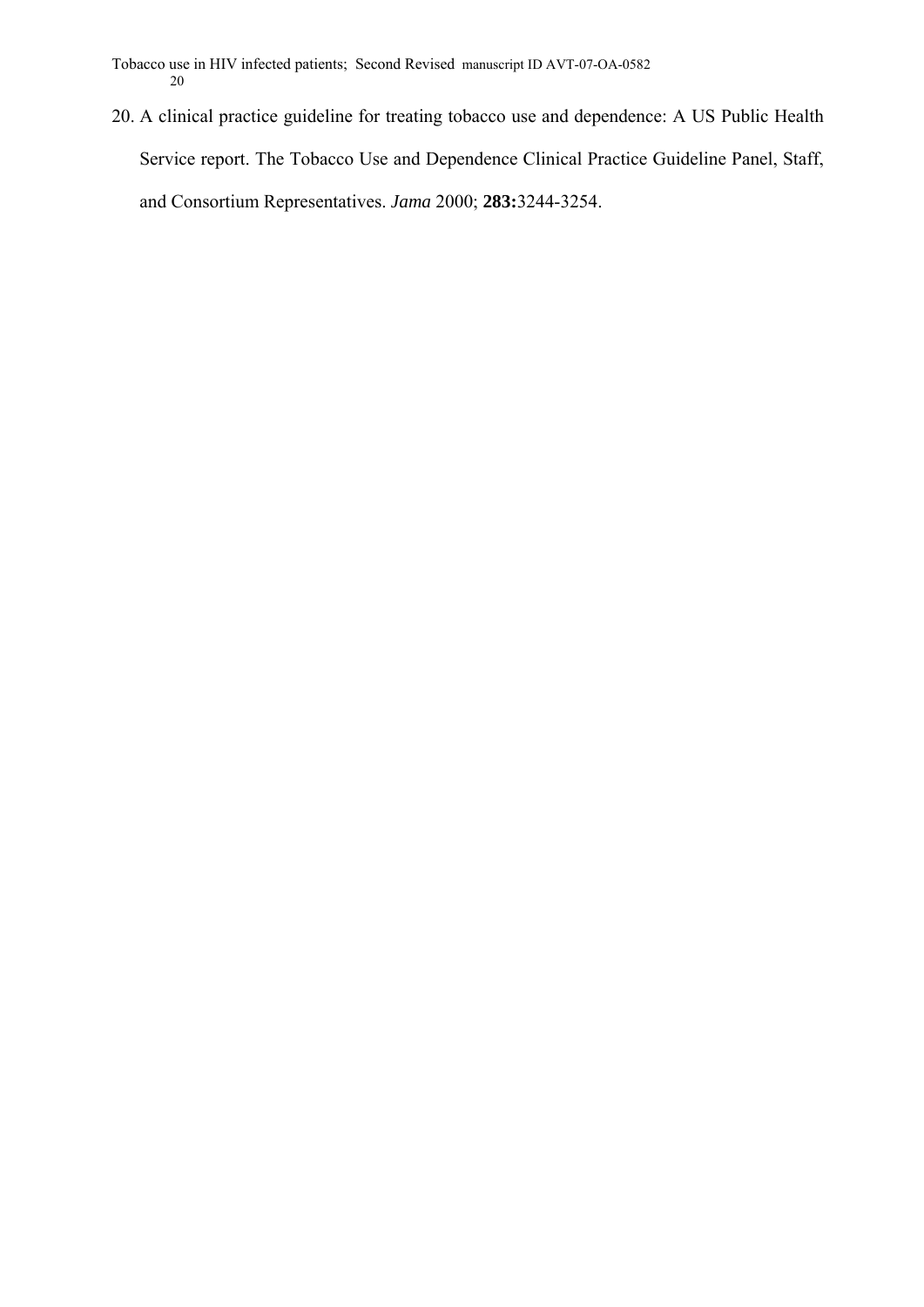Figure 1: Dendrogram showing the results of Ward's cluster analysis : hierarchical relationships among substance abuse in the study population.



**Note:** Results are expressed by name of substance consumed, % of consumers among the study population (n=593), and among the smokers (n=254); LSD: lysergic acid diethylamide. The semi-partial R-square is an indicator of cluster isolation : high semipartial r-square values indicate a high level of cluster independence.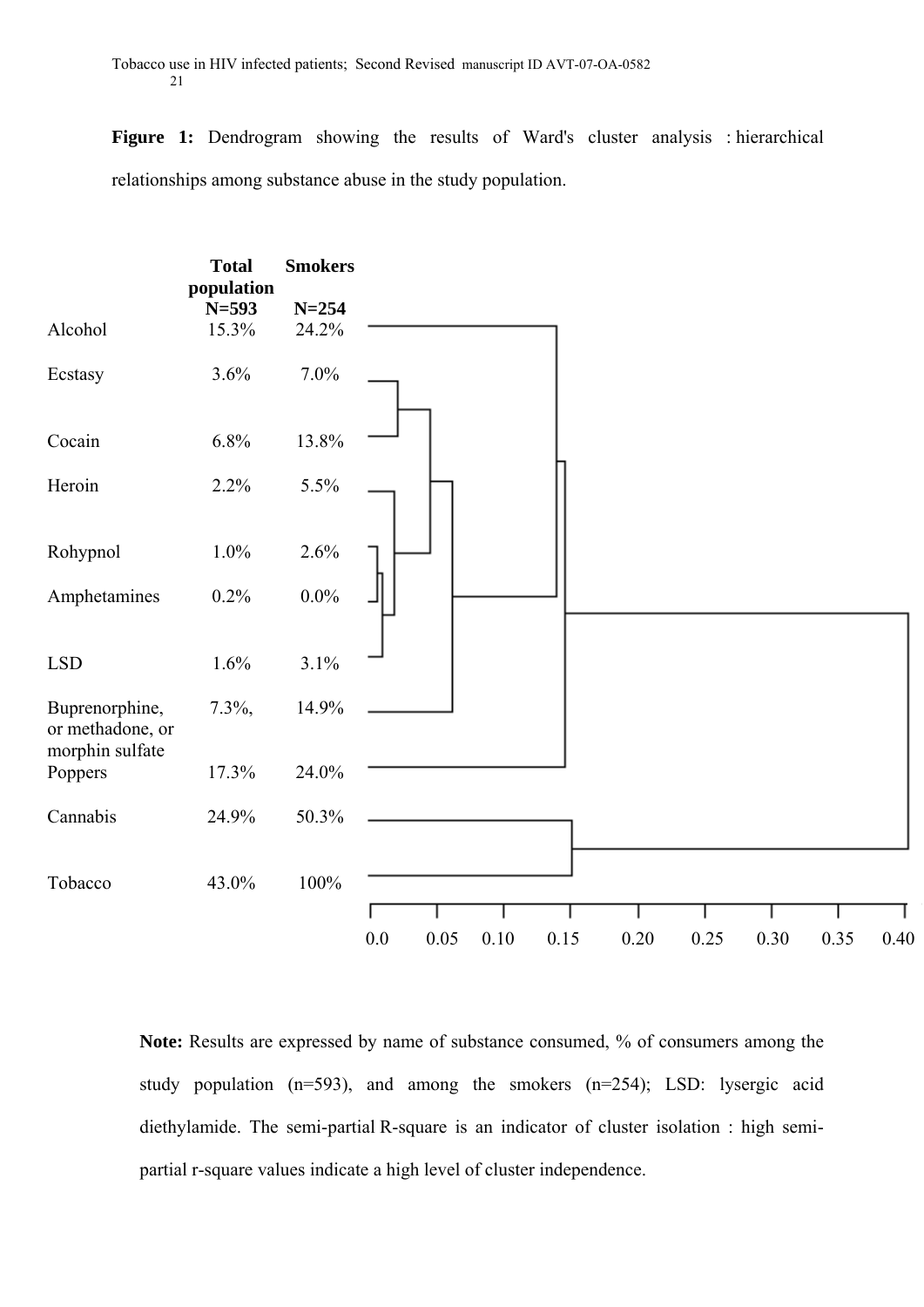**Table 1:** Rate of active smoking according to demographic data and HIV risk factors in the

593 HIV-infected patients who participated in the study.

|                         | <b>Rate of active</b> |
|-------------------------|-----------------------|
|                         | smokers $(\% )$       |
| <b>Total population</b> | 43                    |
| <b>Sex</b>              |                       |
| Male                    | 48                    |
| Female                  | 31                    |
| Age                     |                       |
| 18-24                   | 17                    |
| 25-34                   | 41                    |
| 35-44                   | 50                    |
| 45-54                   | 45                    |
| 55-64                   | 18                    |
| 65-75                   | 10                    |
| Geographic origin       |                       |
| Europe                  | 52                    |
| North Africa            | 43                    |
| Sub-Saharan Africa      | 25                    |
| Other                   | 19                    |
| <b>HIV</b> risk factors |                       |
| Homosexuality           | 49                    |
| IV drug addiction       | 82                    |
| Other                   | 30                    |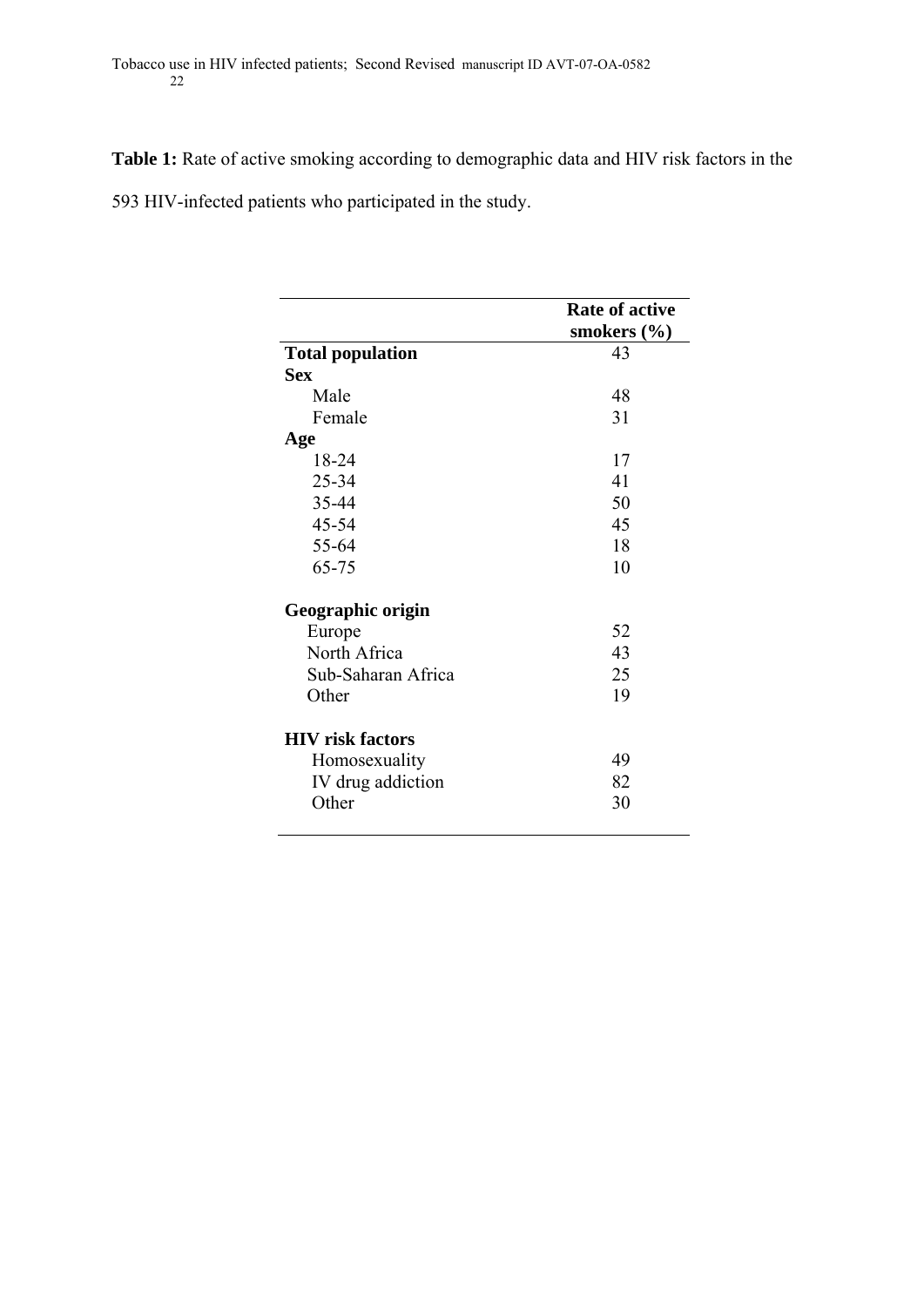**Table 2:** Bivariate and multivariate analyses of factors associated with smoking, former smoking and non-smoking status in the 593 HIV-infected patients who participated in the study.

|                                                    | <b>Bivariate analysis</b> |                   |                       |          | <b>Multipartite analysis</b>                       |               |              |                                             |               |        |  |
|----------------------------------------------------|---------------------------|-------------------|-----------------------|----------|----------------------------------------------------|---------------|--------------|---------------------------------------------|---------------|--------|--|
|                                                    |                           |                   |                       |          | <b>Active smokers versus</b><br><b>Non-smokers</b> |               |              | <b>Former smokers</b><br>versus non-smokers |               |        |  |
|                                                    |                           |                   |                       |          |                                                    |               |              |                                             |               |        |  |
| <b>Variables</b>                                   | <b>Active</b><br>smokers  | Former<br>smokers | <b>Non</b><br>smokers |          |                                                    |               |              |                                             |               |        |  |
|                                                    | $N = 254$                 | $N=103$           | $N = 236$             | D        | <b>OR</b>                                          | 95% CI        | $\mathbf{p}$ | OR                                          | 95% CI        | p      |  |
| Age (mean $\pm$ SD; years)                         | $43.1 \pm 7.6$            | $47.1 \pm 10.0$   | $46.1 \pm 11.3$       | 0.0002   | 0.98                                               | $0.96 - 1.01$ | 0.1124       | 1.02                                        | $0.99 - 1.05$ | 0.1017 |  |
| Sex (%male) (female versus male)                   | 79%                       | 72%               | 60%                   | < 0.0001 | 2.38                                               | 1.43-4.00     | 0.0008       | 1.56                                        | $0.89 - 2.70$ | 0.1187 |  |
| Body Mass Index (kg/m <sup>2</sup> ) mean $\pm$ SD | $22.4 \pm 5.3$            | $23.3 \pm 3.4$    | $24.4 \pm 3.8$        | < 0.0001 | 1.08                                               | 1.14-1.03     | 0.0007       | 1.05                                        | $0.99 - 1.11$ | 0.0819 |  |
| Geographic origin                                  |                           |                   |                       |          |                                                    |               |              |                                             |               |        |  |
| Europe                                             | 81%                       | 72%               | 49%                   |          |                                                    |               |              |                                             |               |        |  |
| North Africa                                       | 4%                        | $5\%$             | 3%                    |          |                                                    |               |              |                                             |               |        |  |
| Sub-Saharan Africa                                 | 9%                        | 11%               | 25%                   | < 0.0001 |                                                    |               |              |                                             |               |        |  |
| Other                                              | 6%                        | 12%               | 23%                   |          |                                                    |               |              |                                             |               |        |  |
| <b>Smoking environment</b> (yes vs no)             | 74%                       | 47%               | 33%                   | < 0.0001 | 4.75                                               | 3.02-7.49     | < 0.0001     | 1.69                                        | 1.01-2.82     | 0.0463 |  |
| IV drug addiction as HIV risk factor (yes vs no)   | 23%                       | 10%               | $1\%$                 | < 0.0001 | 24.46                                              | 4.75-126.14   | 0.0001       | 14.60                                       | 2.61-81.48    | 0.0022 |  |
| <b>Disclosure of HIV status</b> (yes vs no)        |                           |                   |                       |          |                                                    |               |              |                                             |               |        |  |
| Disclosure to family                               | 77%                       | 63%               | 56%                   | < 0.0001 | 1.81                                               | 1.16-2.85     | 0.0097       | 1.08                                        | $0.66 - 1.77$ | 0.7622 |  |
| Disclosure to friends                              | 80%                       | 70%               | 55%                   | < 0.0001 |                                                    |               |              |                                             |               |        |  |
| Experience of rejection due to disclosure          | 38%                       | 20%               | 20%                   | < 0.0001 | 1.90                                               | 1.14-3.17     | 0.0134       | 1.08                                        | $0.59 - 2.00$ | 0.8051 |  |
| <b>Depression</b> * (0-21) mean $\pm$ SD           | $5.4 \pm 3.6$             | $5.0{\pm}4.1$     | $4.6 \pm 3.9$         | 0.0921   |                                                    |               |              |                                             |               |        |  |
| <b>Anxiety</b> * (0-21) mean $\pm$ SD              | $9.2{\pm}4.0$             | $8.0 + 4.2$       | $7.8 + 4.4$           | 0.0011   |                                                    |               |              |                                             |               |        |  |
| CD4 cell count $(mm3)$                             |                           |                   |                       |          |                                                    |               |              |                                             |               |        |  |
| < 200                                              | 12%                       | 15%               | 9%                    |          |                                                    |               |              |                                             |               |        |  |
| 200-500                                            | 41%                       | 46%               | 53%                   | 0.0583   |                                                    |               |              |                                             |               |        |  |
| > 500                                              | 47%                       | 39%               | 38%                   |          |                                                    |               |              |                                             |               |        |  |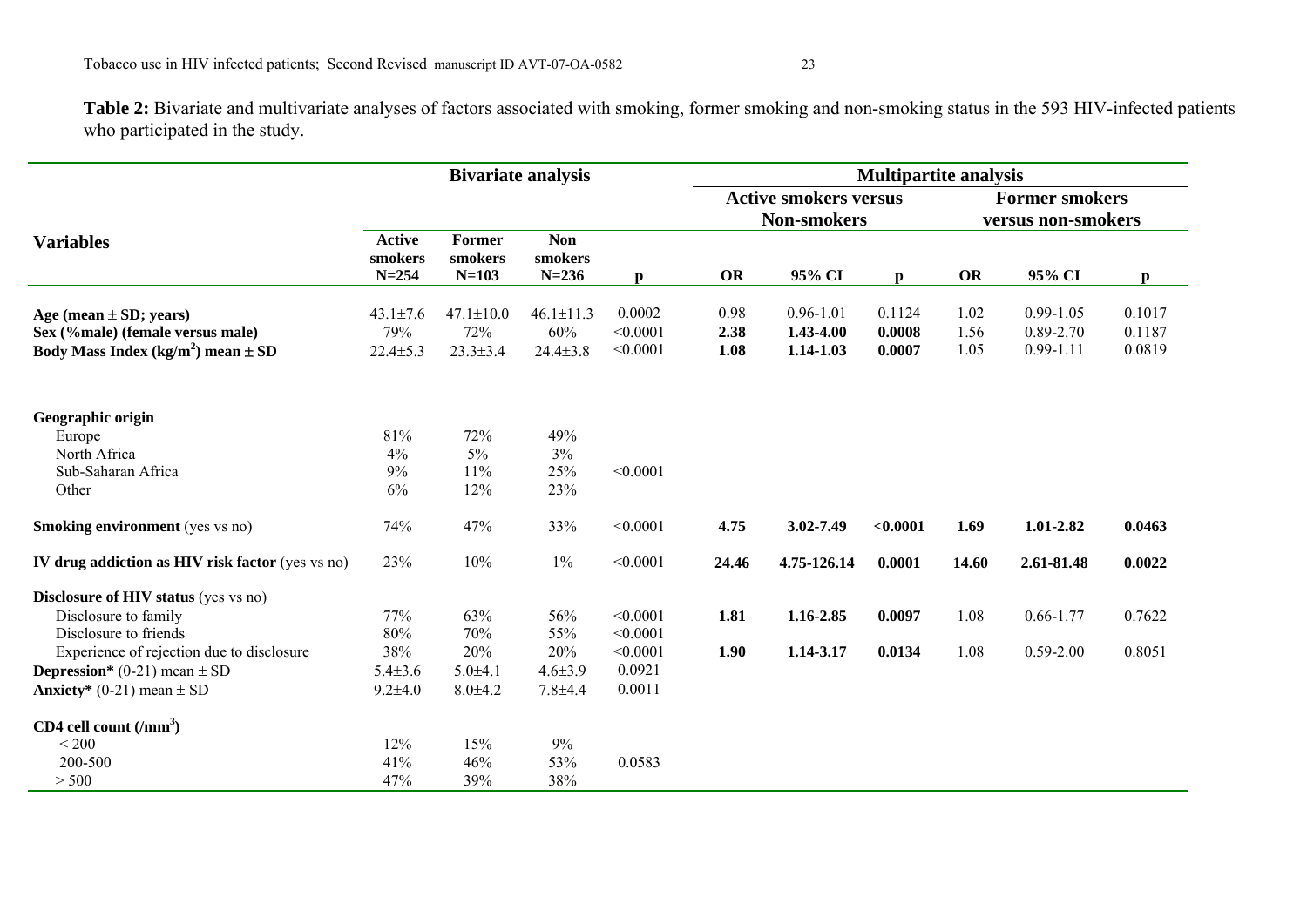|                                                              | <b>Bivariate analysis</b>      |                              |                                    |              | <b>Multipartite analysis</b>                       |               |              |                                             |               |        |
|--------------------------------------------------------------|--------------------------------|------------------------------|------------------------------------|--------------|----------------------------------------------------|---------------|--------------|---------------------------------------------|---------------|--------|
|                                                              |                                |                              |                                    |              | <b>Active smokers versus</b><br><b>Non-smokers</b> |               |              | <b>Former smokers</b><br>versus non-smokers |               |        |
| <b>Variables</b>                                             | Active<br>smokers<br>$N = 254$ | Former<br>smokers<br>$N=103$ | <b>Non</b><br>smokers<br>$N = 236$ | $\mathbf{D}$ | <b>OR</b>                                          | 95% CI        | $\mathbf{p}$ | <b>OR</b>                                   | 95% CI        | p      |
| <b>HIV</b> therapy                                           |                                |                              |                                    |              |                                                    |               |              |                                             |               |        |
| Perception of antiretroviral toxicity                        | 74%                            | 78%                          | 64%                                | 0.0287       |                                                    |               |              |                                             |               |        |
| Subjective perception of adverse antiretroviral<br>effects** | 95%                            | 89%                          | 91%                                | 0.1254       |                                                    |               |              |                                             |               |        |
| <b>Excessive alcohol consumption</b> (yes vs no)***          | 25%                            | 14%                          | 6%                                 | < 0.0001     | 2.50                                               | $1,20-5,23$   | 0.0145       | 2.03                                        | 0.86-4.76     | 0.1057 |
| <b>Illicit drug consumption</b> (yes vs no) $***$            | 39%                            | 17%                          | 14%                                | < 0.0001     | 2.43                                               | 1.41-4.19     | 0.0014       | 1.04                                        | $0.53 - 2.05$ | 0.8996 |
| Social plans (yes versus no)                                 |                                |                              |                                    |              |                                                    |               |              |                                             |               |        |
| Plans to change job                                          | 46%                            | 33%                          | 44%                                | 0.1092       |                                                    |               |              |                                             |               |        |
| To move house                                                | 68%                            | 52%                          | 58%                                | 0.0113       |                                                    |               |              |                                             |               |        |
| To have children                                             | 18%                            | 17%                          | 26%                                | 0.0867       |                                                    |               |              |                                             |               |        |
| To practice sports                                           | 68%                            | 75%                          | 61%                                | 0.0415       | 0.90                                               | $0.57 - 1.42$ | 0.6621       | 1.81                                        | 1.07-3.08     | 0.0282 |
| To take part in a cultural activity                          | 68%                            | 64%                          | 52%                                | 0.0021       |                                                    |               |              |                                             |               |        |
| To make new friends                                          | 83%                            | 73%                          | 69%                                | 0.0026       |                                                    |               |              |                                             |               |        |
| To take better care of oneself                               | 96%                            | 99%                          | 98%                                | 0.1639       |                                                    |               |              |                                             |               |        |

#### **Note:**

\* Hospital Anxiety and Depression (HAD) scale

\*\* Experience of at least one of a predefined list of symptoms during the previous 4 weeks

\*\*\* Defined as DETA-CAGE above 2

\*\*\*\* At least one illicit substance consumptium (excepte cannabis) during the previous 6 months.

OR: Odds ratio; CI 95% confidence interval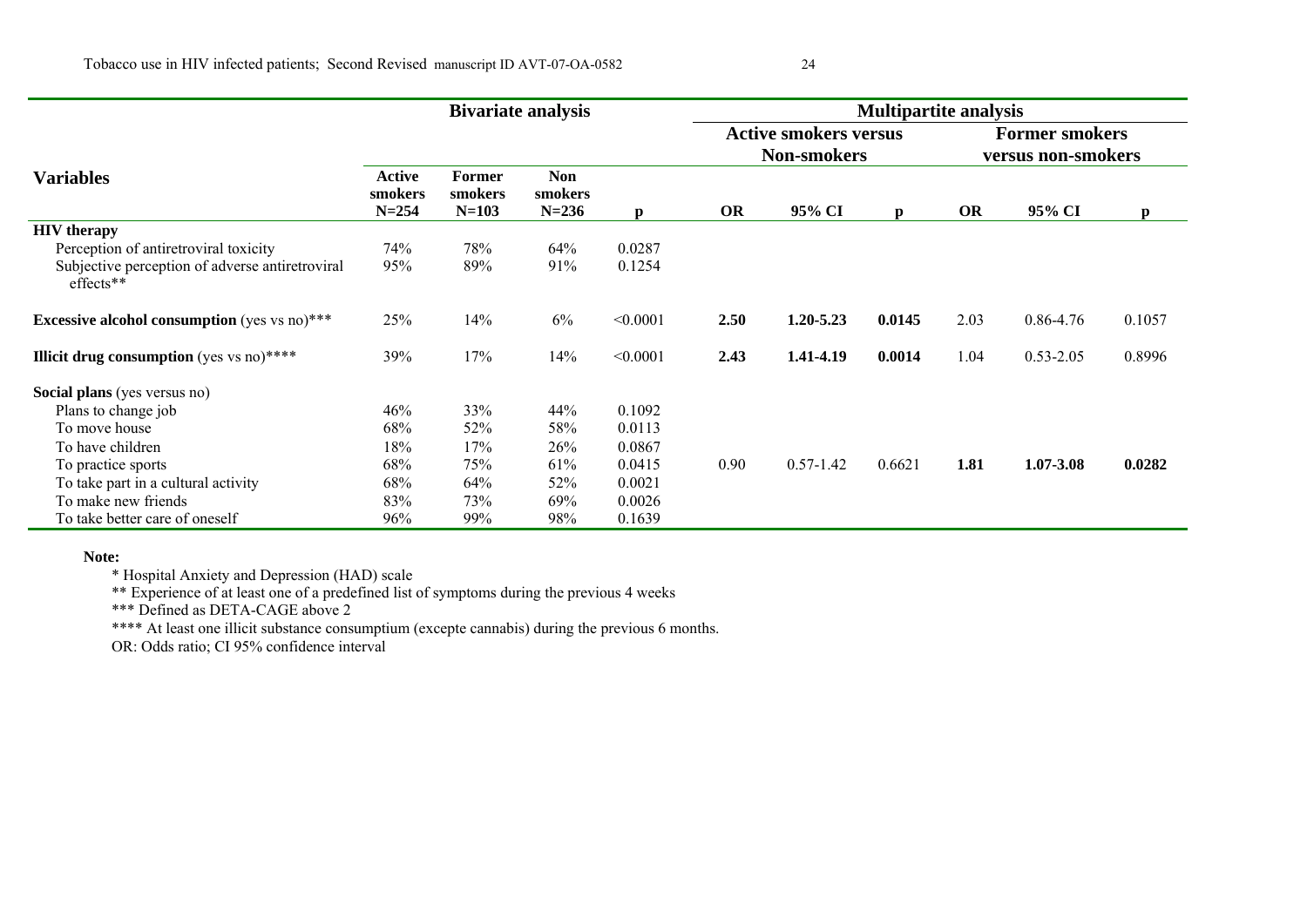Table 3: Bivariate and multivariate analyses of factors associated with dependence on tobacco in the 210 out of the 254 HIV-infected active smokers for whom the Fagerström test was assessable.

| <b>Variables</b>                                                                 | <b>Bivariate analysis</b>                                | <b>Multivariate analysis</b>               |              |      |               |              |
|----------------------------------------------------------------------------------|----------------------------------------------------------|--------------------------------------------|--------------|------|---------------|--------------|
|                                                                                  |                                                          | <b>Tobacco Dependency</b>                  |              |      | 95% CI        | $\mathbf{D}$ |
|                                                                                  | <b>Strong or moderate</b><br>(Fagerström test $\geq 5$ ) | Mild or none<br>(Fagerström test $\leq$ 5) | $\mathbf{p}$ |      |               |              |
|                                                                                  | $N = 119(57%)$                                           | $N=91(43%)$                                |              |      |               |              |
| <b>Body surface area (m<sup>2</sup>)</b> mean $\pm$ SD<br><b>HIV</b> risk factor | $1.78 \pm 0.18$                                          | $1.82 \pm 0.19$                            | 0.1190       |      |               |              |
| IV drug addiction                                                                | 31%                                                      | 18%                                        |              |      |               |              |
| Homosexuality                                                                    | 34%                                                      | 51%                                        | 0.0376       |      |               |              |
| Other                                                                            | 35%                                                      | 31%                                        |              |      |               |              |
| <b>Disclosure of HIV status</b>                                                  |                                                          |                                            |              |      |               |              |
| Disclosure to family (yes vs no)                                                 | 86%                                                      | 67%                                        | 0.0022       | 2.04 | 1.04-3.77     | 0.0308       |
| Number of individuals aware of HIV status $> 5$                                  | 74%                                                      | 62%                                        | 0.1629       |      |               |              |
| <b>Depression</b> * (0-21) mean $\pm$ SD                                         | $5.9 \pm 3.8$                                            | $4.9{\pm}4.4$                              | 0.0671       |      |               |              |
| <b>HIV</b> therapy toxicity                                                      |                                                          |                                            |              |      |               |              |
| Perception of antiretroviral toxicity (yes vs no)                                | 59%                                                      | 93%                                        | 0.1199       |      |               |              |
| Negative side effects**                                                          | 98%                                                      | 92%                                        | 0.0802       |      |               |              |
| Social activities or plans                                                       |                                                          |                                            |              |      |               |              |
| To practice sport                                                                | 43%                                                      | 63%                                        | 0.0069       | 0.45 | $0.25 - 0.79$ | 0.0062       |
| To have children                                                                 | 17%                                                      | 10%                                        | 0.1870       |      |               |              |
| To take part in a cultural activity                                              | 65%                                                      | 77%                                        | 0.0778       |      |               |              |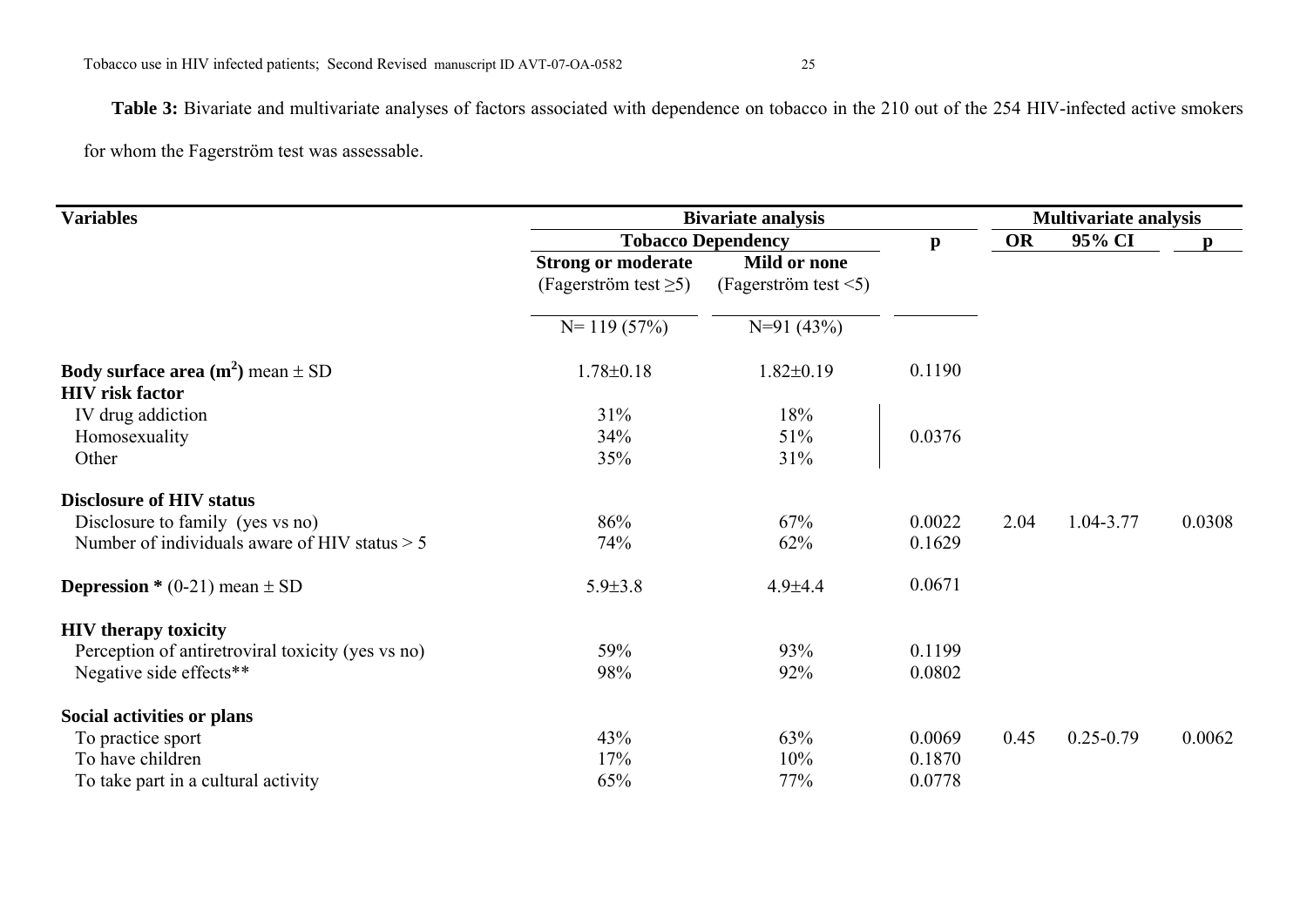| <b>Variables</b>                                                       | <b>Bivariate analysis</b>   | <b>Multivariate analysis</b> |        |           |           |        |
|------------------------------------------------------------------------|-----------------------------|------------------------------|--------|-----------|-----------|--------|
|                                                                        |                             | <b>Tobacco Dependency</b>    | p      | <b>OR</b> | 95% CI    |        |
|                                                                        | <b>Strong or moderate</b>   | Mild or none                 |        |           |           |        |
|                                                                        | (Fagerström test $\geq 5$ ) | (Fagerström test $\leq 5$ )  |        |           |           |        |
| To travel                                                              | 82%                         | 89%                          | 0.1484 |           |           |        |
| To take better care of oneself                                         | 95%                         | 99%                          | 0.1139 |           |           |        |
| <b>Other addictions</b>                                                |                             |                              |        |           |           |        |
| Anti-anxiety, sleeping pills                                           | 39%                         | 18%                          | 0.0012 |           |           |        |
| Morning alcohol consumption to feel good                               | 8%                          | $0\%$                        | 0.0189 |           |           |        |
| Heroin consumption during one's life                                   | 42%                         | 28%                          | 0.0514 |           |           |        |
| Substitute drugs, morphine consumption during one's life               | 31%                         | 17%                          | 0.0473 |           |           |        |
| Substitute drugs, morphine consumption during the<br>previous 6 months | 23%                         | $7\%$                        | 0.0056 | 3.33      | 1.22-9.60 | 0.0227 |

#### **Note:**

Dependence assessed through Fagerström test

\* Hospital Anxiety and Depression (HAD) scale

\*\* Experience of at least one of a predefined list of symptoms during the previous 4 weeks

OR: Odds ratio; CI 95% confidence interval